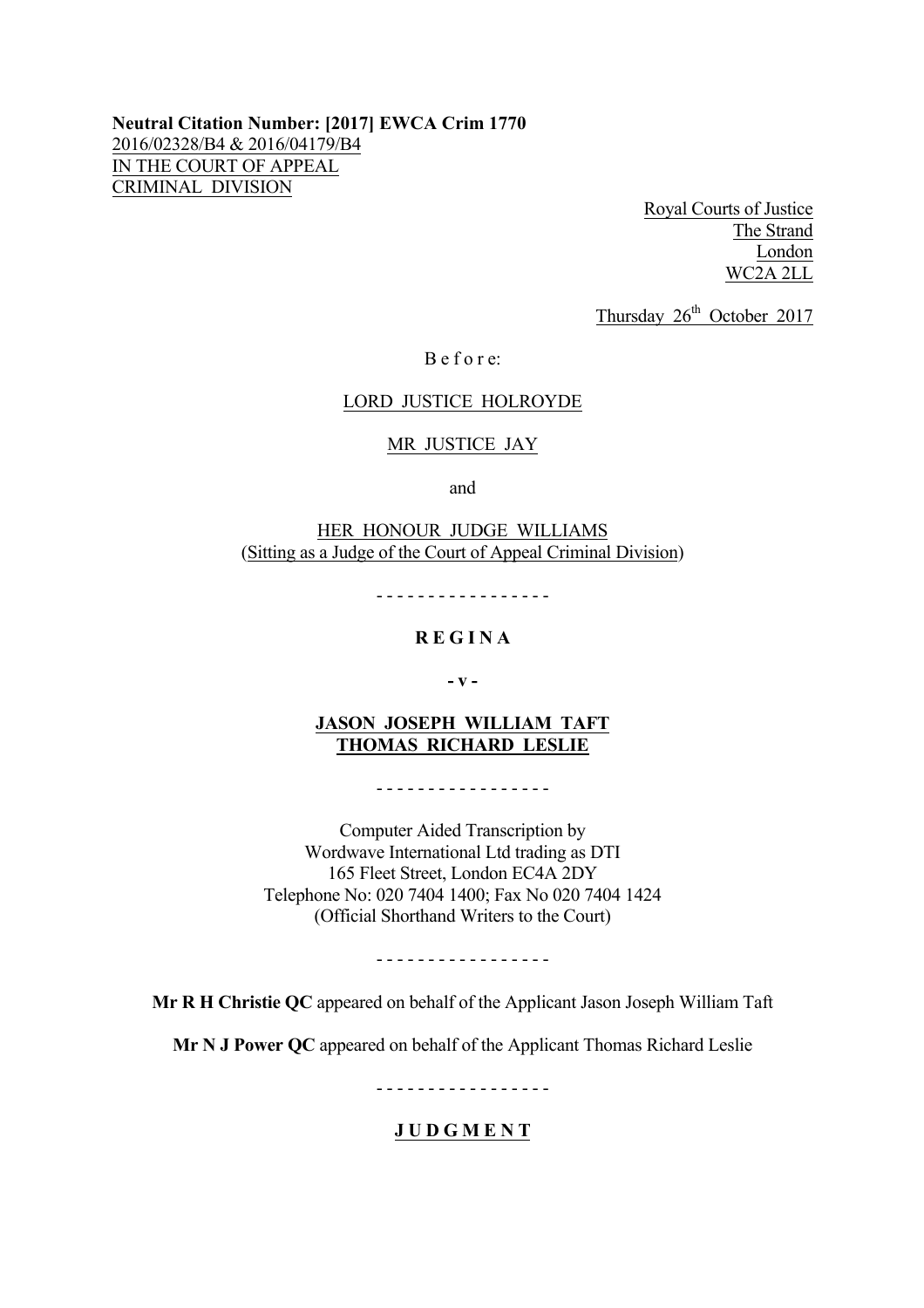#### **LORD JUSTICE HOLROYDE:**

1. On  $30<sup>th</sup>$  July 2013, following a three month trial in the Crown Court at Stoke on Trent before His Honour Judge Eades and a jury, the applicants were convicted of conspiracy to make threats to kill, contrary to section 1 of Criminal Law Act 1977 (count 1) and conspiracy to cause an explosion, contrary to section 3(1)(a) of the Explosive Substances Act 1883 (count 2).

2. On the following day, the applicant Taft was sentenced to a total of sixteen years imprisonment and the applicant Leslie to a total of fourteen years imprisonment.

3. Each applicant now applies for a long extension of time (about two years eight months in Taft's case and about three years in Leslie's case) in which to apply for leave to appeal against their convictions. Their applications were refused by the single judge for reasons which he gave in some detail. They are now renewed to the full court.

4. In summary, it is submitted on behalf of Taft that his convictions are unsafe because fresh evidence is now available which is capable of undermining the case against him and assisting his defence, and because the prosecution had failed in their disclosure duties in relation to that evidence.

5. On behalf of Leslie, it is submitted that his convictions are unsafe because the case against him depended heavily on his association with one Jason Buckley, and the issue of Buckley's guilt was wrongly withdrawn from the jury by the learned judge. The unfairness of that, it is submitted, is starkly shown by the fact that at a later trial Buckley, who had subsequently been extradited from the Republic of Ireland, was acquitted on the charge of conspiracy to cause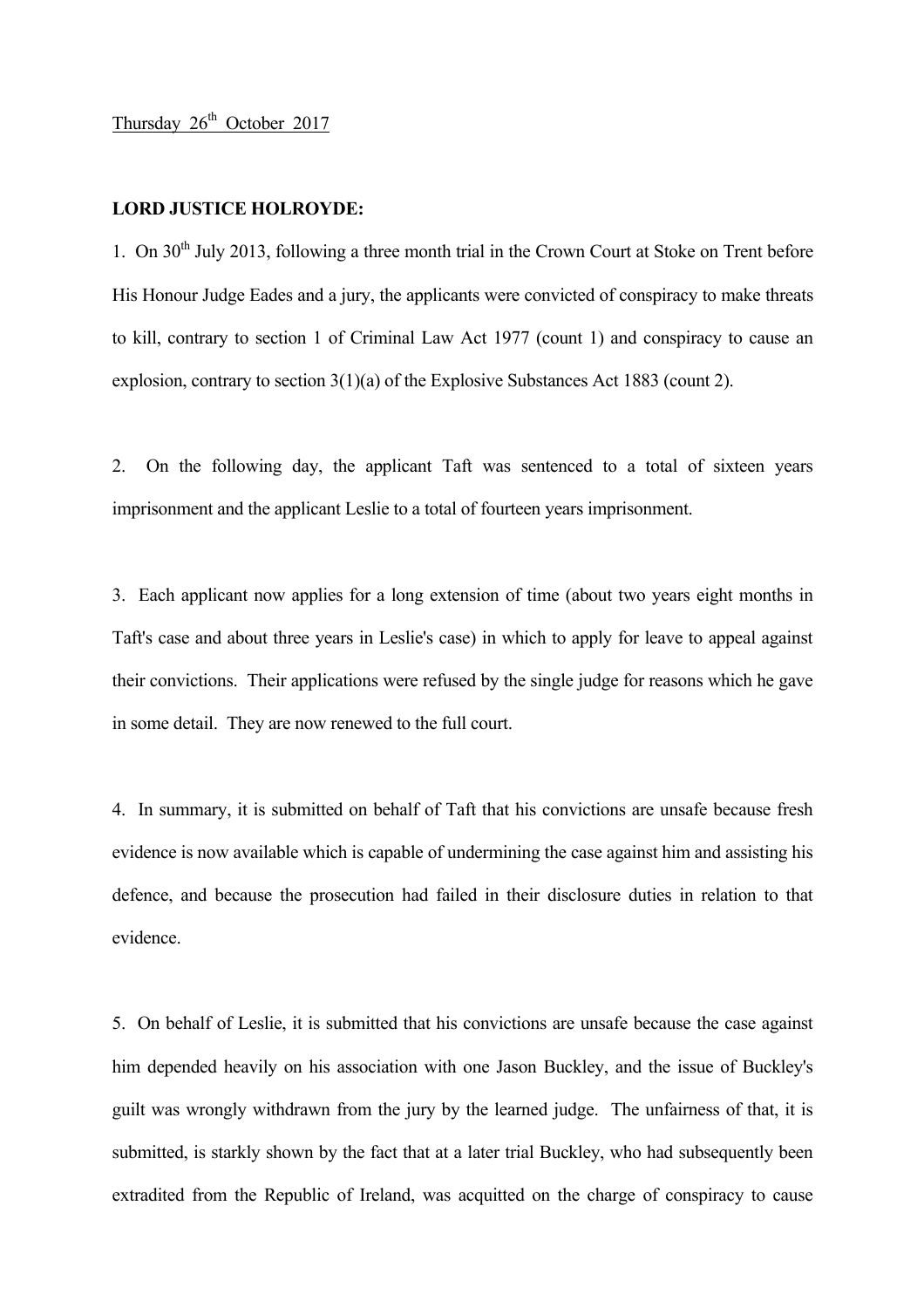explosions. Leslie also relies on the alleged failure of disclosure.

6. Each applicant submits that the necessary extensions of time should be granted because they could not reasonably have advanced their grounds of appeal any sooner than they did.

7. We mean no discourtesy if we refer to the majority of the persons whom we will mention by their surnames only.

8. A number of other men stood trial jointly with the applicants. Thomas James Leslie (father of the applicant Leslie) was charged and was referred to in the evidence, but had died before the trial began.

9. It is necessary for us to outline the prosecution case. Taft and a man called Sherratt had jointly owned a scrap yard called Algmet in the Cheadle area. When Taft left the business, he was owed money by Sherratt, who was paying in instalments. Taft learned of a possible £500,000 investment in the business and demanded payment of half of it but did not receive it. As a result of the ongoing dispute, Taft along with Leslie and other co-accused took physical possession of the yard on  $21<sup>st</sup>$  June 2012. They subsequently left after Sherratt obtained an injunction.

10. Over the following weeks a number of threats were issued against Sherratt, his family and his employees. On  $3<sup>rd</sup>$  August 2012, bombs – variously referred to as "pipe bombs" or "nail bombs" – were exploded at the homes of three of Sherratt's employees.

11. It was the prosecution case that the applicants had been responsible for a campaign of making threats to kill and bombings. The case against them was based on circumstantial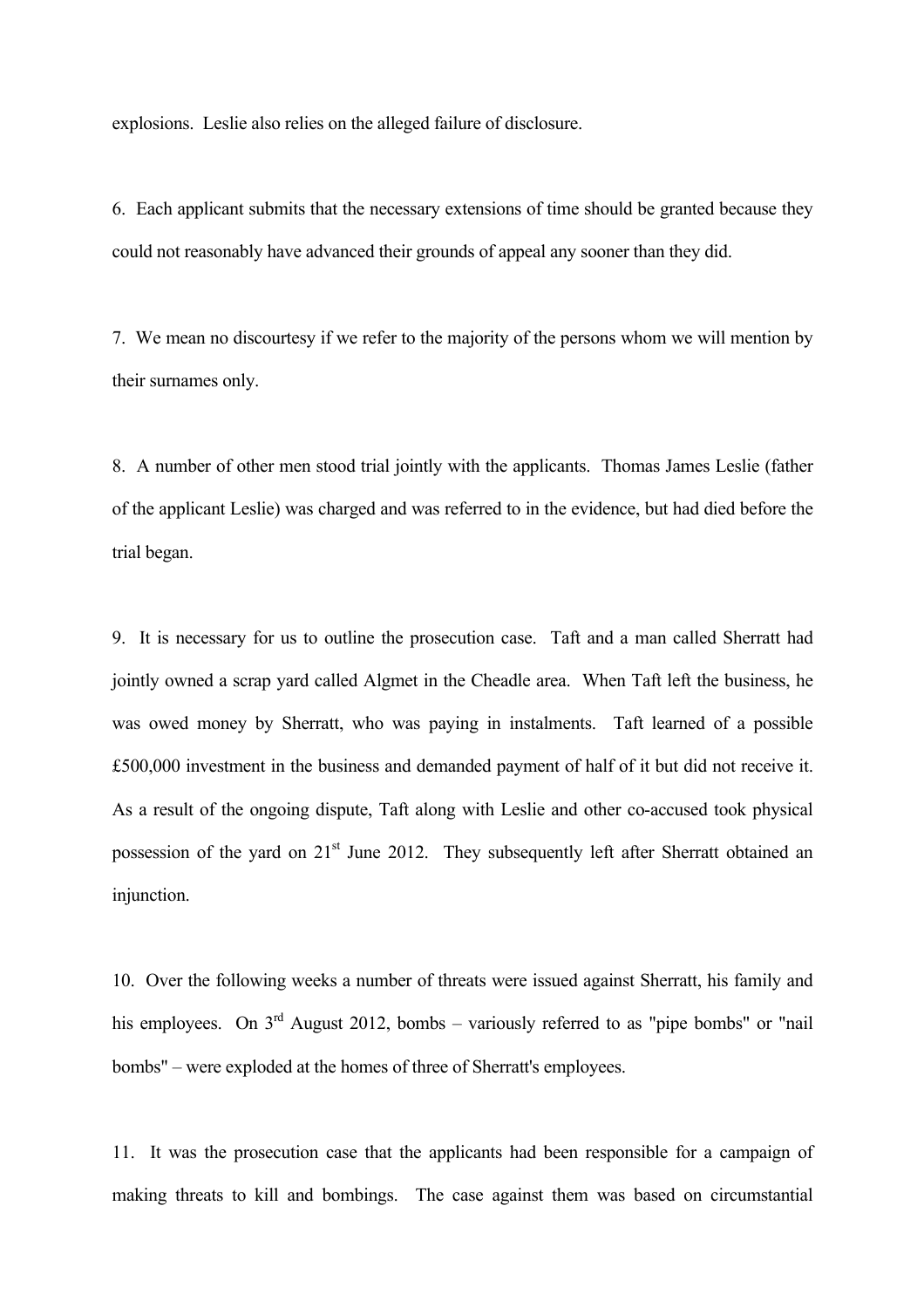evidence, which for present purposes can be summarised as follows. On  $6<sup>th</sup>$  July 2012, an anonymous phone call was made to Staffordshire Police by someone with an Irish accent using a Republic of Ireland mobile phone. The caller said that two viable bombs had been placed close to Sherratt's address and that Sherratt and one of his employees would be shot unless they stopped their drug dealing. No bombs were found. Cell-site evidence showed that Leslie and a co-accused, Boal, had been en route to Ireland on the day of the call. There was also telephone contact between other co-accused over the following days.

12. On  $10^{th}$  July 2012, shortly after telephone calls had been made from a phone box in Belfast to Buckley, a call was made to a journalist called Laura James who had previously had dealings with Taft in relation to Algmet. She did not answer, but a message was left on her phone which referred to a bomb in Cheadle in connection with Sherratt. She subsequently spoke to the caller and the reference to a bomb was repeated. She advised the caller to contact the newspaper's news desk. Thereafter, a call was received by the news desk from the same mobile phone and the threat of bombs near to Sherratt's home was repeated. Telephone records showed that Buckley had telephoned Leslie shortly after the call from Miss James and that four minutes later the telephone call was made to the newspaper.

13. On 11<sup>th</sup> July 2012, a call was made from the same Belfast telephone kiosk to Caroline Ellams (an Algmet employee). The caller, who had an Irish accent, told her to tell Sherratt (to whom he referred as Sheridan) to pay the money over "or we will shoot him, his family and you". Cell-site evidence was consistent with both Leslie and Boal being in the vicinity of the Belfast phone kiosk. A scrap of paper was subsequently found at the Leslie home address on which was written Miss Ellams' phone number and the words "Caroline – scrapyard".

14. Over the following days and weeks, there was extensive telephone contact between the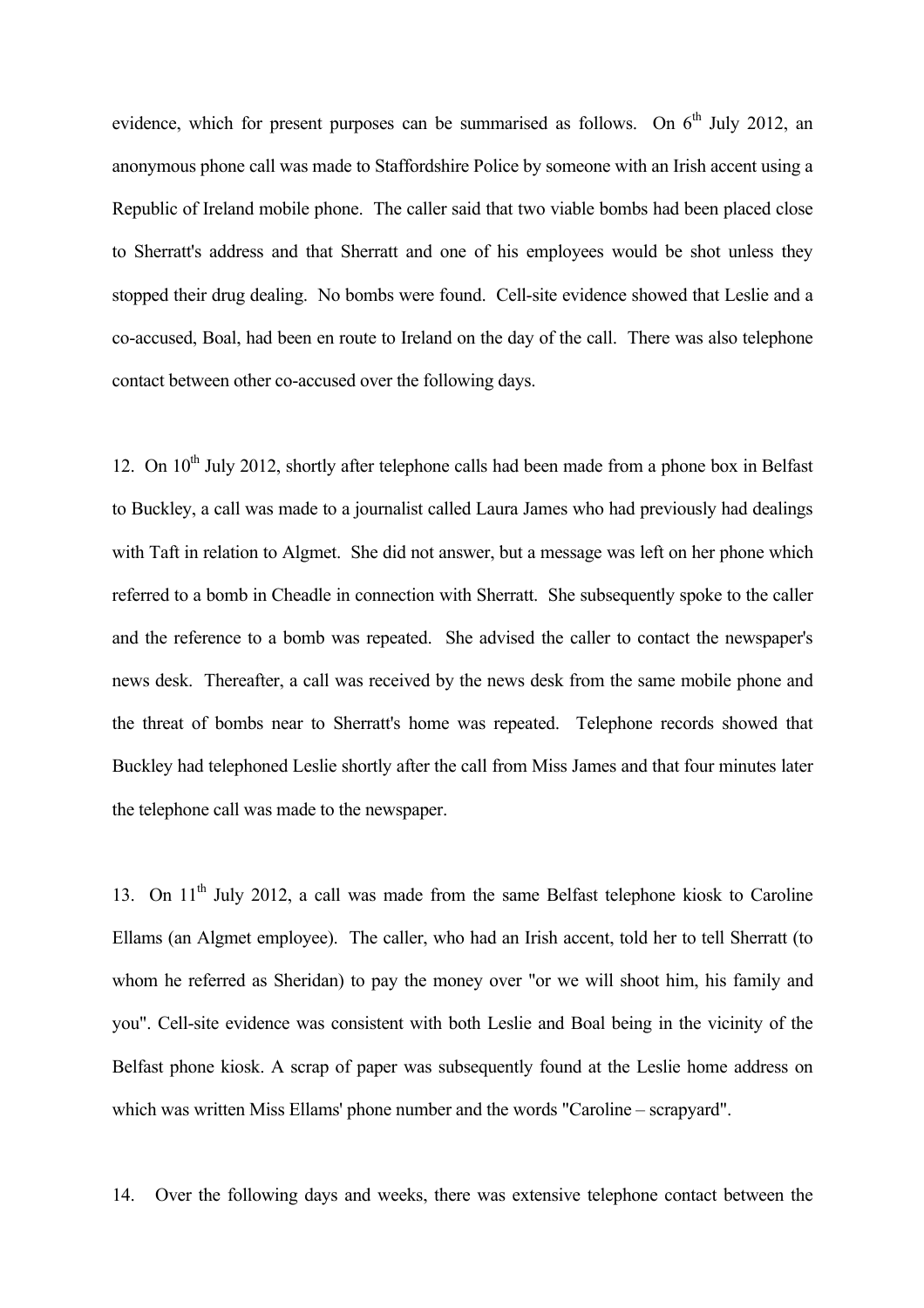accused, and there were a number of meetings between Taft, the Leslies and others. Taft visited Northern Ireland during this period.

15. Pausing there in the chronology, the applicants rely heavily on CCTV footage recorded at Taft's home, Greenfields Farm ("the farm"), which showed one David Hughes on both 22<sup>nd</sup> and 25<sup>th</sup> July 2012. There was no evidence about this at trial. We will say more about it shortly.

16. We resume our summary of the evidence which was before the jury. On  $2<sup>nd</sup>$  August 2012, Taft took the Leslies to a car dealer called "Automate", where they looked at a Nissan Almera car. This was recorded on CCTV.

17. On the evening of  $2^{nd}$  August, Taft and the Leslies stayed overnight at Taft's home. Again, there was extensive telephone contact between the accused. A booking was made that evening for Buckley to fly in from Dublin the following morning.

18. On  $3<sup>rd</sup>$  August. Taft and the Leslies were together at the farm. They were seen early in the morning on CCTV. Taft was seen at approximately 8.45am with a torque wrench. However, shortly after 9.33am all of the CCTV cameras at the farm were turned off. They were not turned on again until 8.35pm, at which time Taft's wife was alone at the farm. Later that day the accused were all present together at a café owned by Taft.

19. At 10.26am that same day the CCTV cameras at Automate were switched off. When they ceased to record, the Almera was still there. Cell-site evidence showed that the movement of the mobile phones of Taft, the Leslies and Buckley was consistent with their going to the vicinity of two of the three addresses that were to be targeted that night. The prosecution contended that these were reconnaissance visits – an allegation which the defendants denied.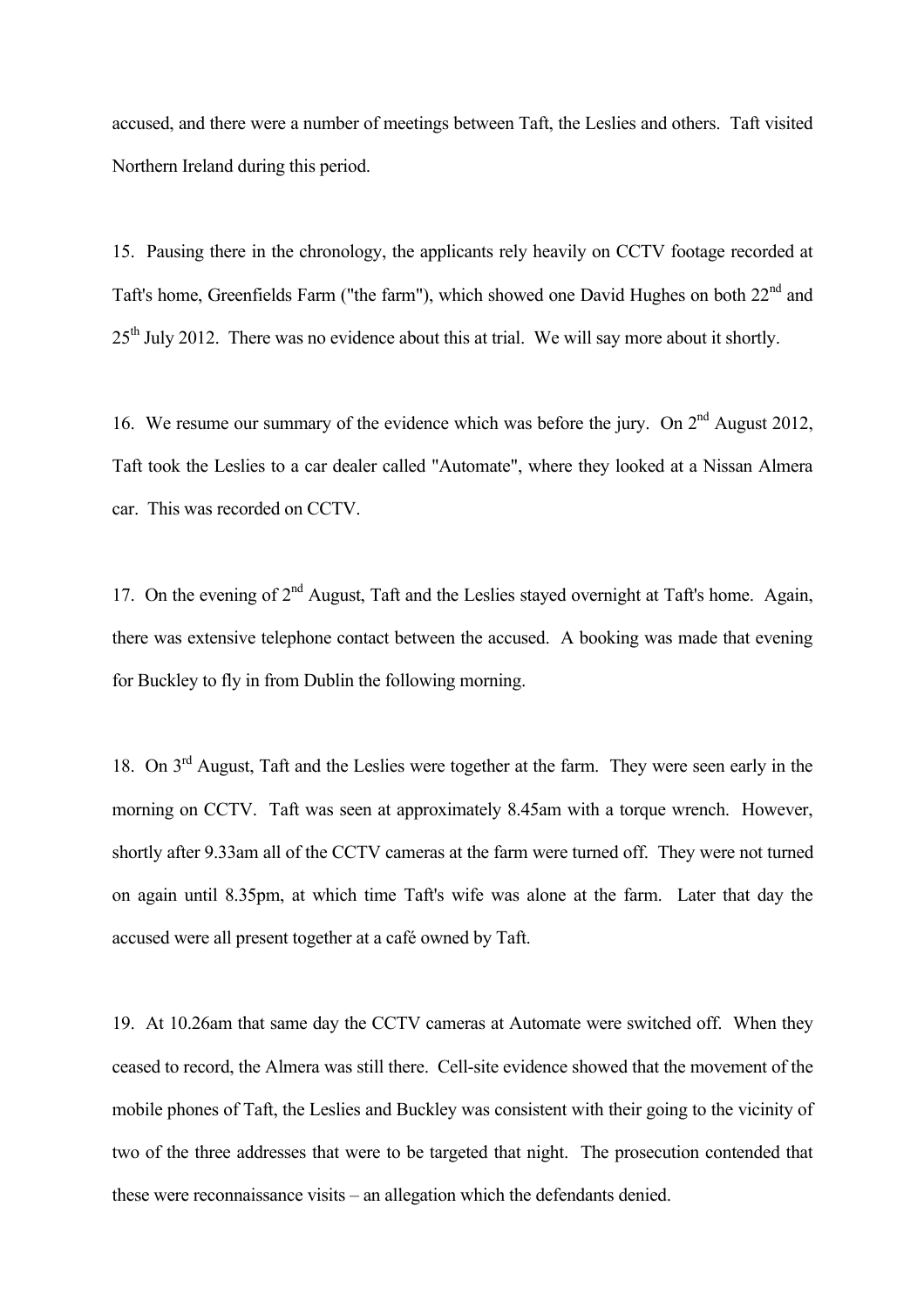20. Subsequent cell-site analysis was consistent with the mobile phones of Taft, Buckley and the Leslies being in the vicinity of Automate between 3pm and 3.23pm. Shortly before this, two new mobile phones, with sequentially numbered SIM cards, were activated for the first time. The phone numbers of these phones ended in "6296" and "6544". The 6544 phone was recovered from Taft's home when he was arrested. In his evidence to the jury at trial, Taft accepted that both these phones had been activated by someone in his car, but said that this must have happened during a period of ten to fifteen minutes when the Leslies and Buckley had taken his car away and he was not in it.

21. At 6.40pm that same day, Taft and Buckley took the Leslies to the airport for a flight to Belfast. A co-accused called Drewery gave evidence that the Nissan Almera was collected from Baddeley Green. Taft and Buckley had been in that area at about 8.30pm.

22. Footage from CCTV cameras, combined with automatic number plate recognition cameras, showed the Nissan Almera travelling to and between the three addresses which were bombed. There were two occupants in the Almera. Buckley's fingerprint was subsequently recovered from the passenger side sun visor. The bombs were detonated between 9.49pm and 10.18pm – fortunately, without causing any serious injury. Ten minutes after the last bomb was detonated, the 6296 phone made its first call and was used to call the 6544 phone for seven seconds. That was the only call the 6544 phone ever received before it was recovered at Taft's home.

23. Taft's evidence was that he had spent the evening of  $3<sup>rd</sup>$  August with his family at a restaurant with Hughes and his family.

24. On the following day, Buckley returned to Dublin on a flight which had been booked the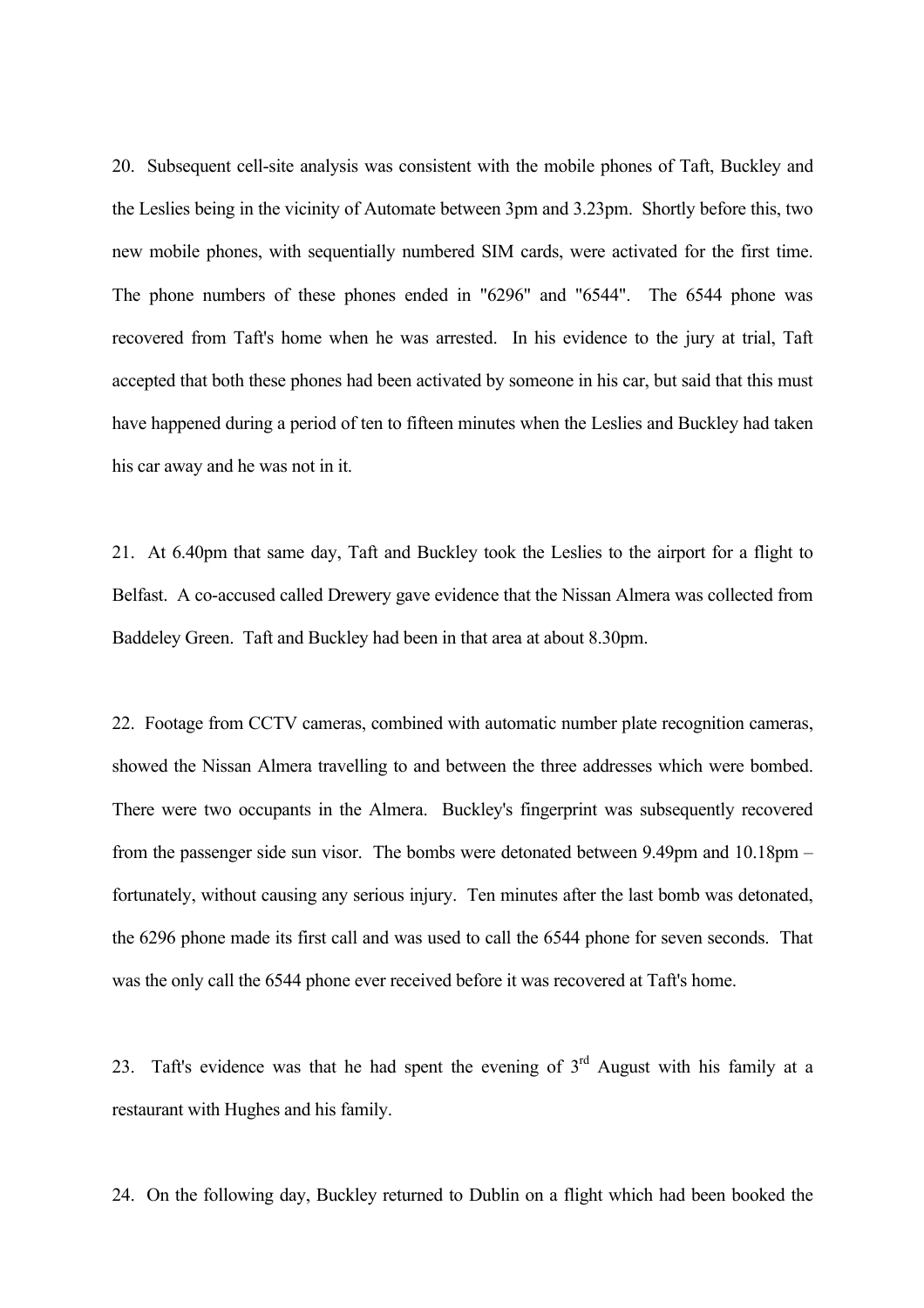previous day. He used the 6296 phone to call friends and family in Ireland on  $4<sup>th</sup>$  August. He also called Leslie, using his own mobile phone.

25. Also on  $4<sup>th</sup>$  August a second threat was made to Caroline Ellams. The caller threatened to shoot her if she did not tell the police that Sherratt was a drug dealer.

26. Taft was arrested that day. On the following day the CCTV at Automate was switched on again. Telephone calls were made and received by various co-accused.

27. On  $15<sup>th</sup>$  August 2012, a hard drive on which was recorded footage from a number of CCTV cameras was recovered by the police from the farm. This became exhibit JT/3, and we will refer to it as such in this judgment.

28. On  $17<sup>th</sup>$  August threats were made in telephone calls to Sherratt's employees, Lesley Burrows and Laura Sherratt. The prosecution alleged that these calls were made by Boal.

29. During the search of Taft's home, a piece of piping was recovered from the pocket of a jacket. Evidence was adduced that Taft had made telephone calls on  $22<sup>nd</sup>$  July enquiring about obtaining a piece of pipe for use at a café he owned. Taft denied that either the jacket or anything in its pockets was his.

30. Other evidence at trial included expert evidence as to mobile phone cell siting, automatic number plate recognition and the pipe bombs. The prosecution also adduced evidence in respect of surveillance of Taft whilst he was on remand. It was contended that the surveillance tapes included references by him to attempts to frame Sherratt.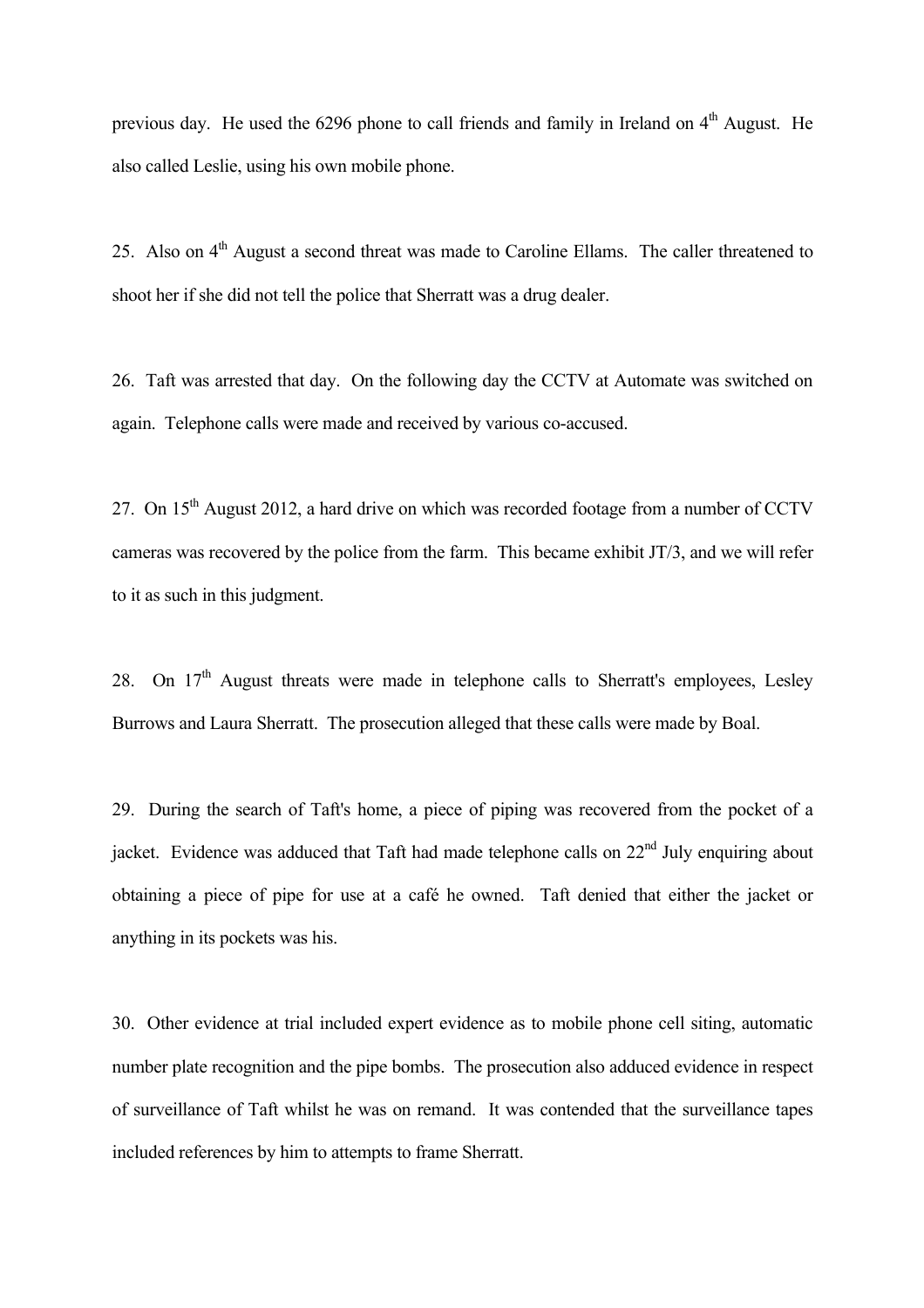31. The prosecution further relied on a number of failures on the part of some of the accused. Leslie did not answer questions in interview and did not give evidence. Taft had failed to mention in his defence statement a number of matters on which he relied at trial.

32. Taft's evidence was that he was not a party to any conspiracy and that the likely perpetrator was a man called John Ferguson. Later in in his evidence he said that the man to whom he was referring was Andrew Ferguson. He said that the various telephone contacts and meetings were all innocent, and he gave his explanations as to those.

33. Leslie, as we have said, did not give evidence.

34. Thus, this was a circumstantial case. The issues for the jury were: knowledge, participation and alibi.

35. Mr Power QC, on behalf of Leslie, makes some criticism of the learned judge's conventional direction in his summing-up to the effect that it was for the jury to decide what matters were important, and that they should not be influenced in any way by the fact that the judge mentioned some things, and did not mention other things, in his summing-up as to the facts. Mr Power submits that that conventional direction would have been better if it had been conventionally placed near the beginning of the summing-up and not, as was in fact the case, after the judge had been speaking for some time about matters of fact.

36. With that exception, no criticism is made by either Mr Power or by Mr Christie QC, on behalf of Taft, as to the learned judge's direction of law. We therefore turn to outline the matters relied on by the applicants. We preface our remarks by paying tribute to the care and clarity with which both counsel have addressed us. We are extremely grateful for their written and oral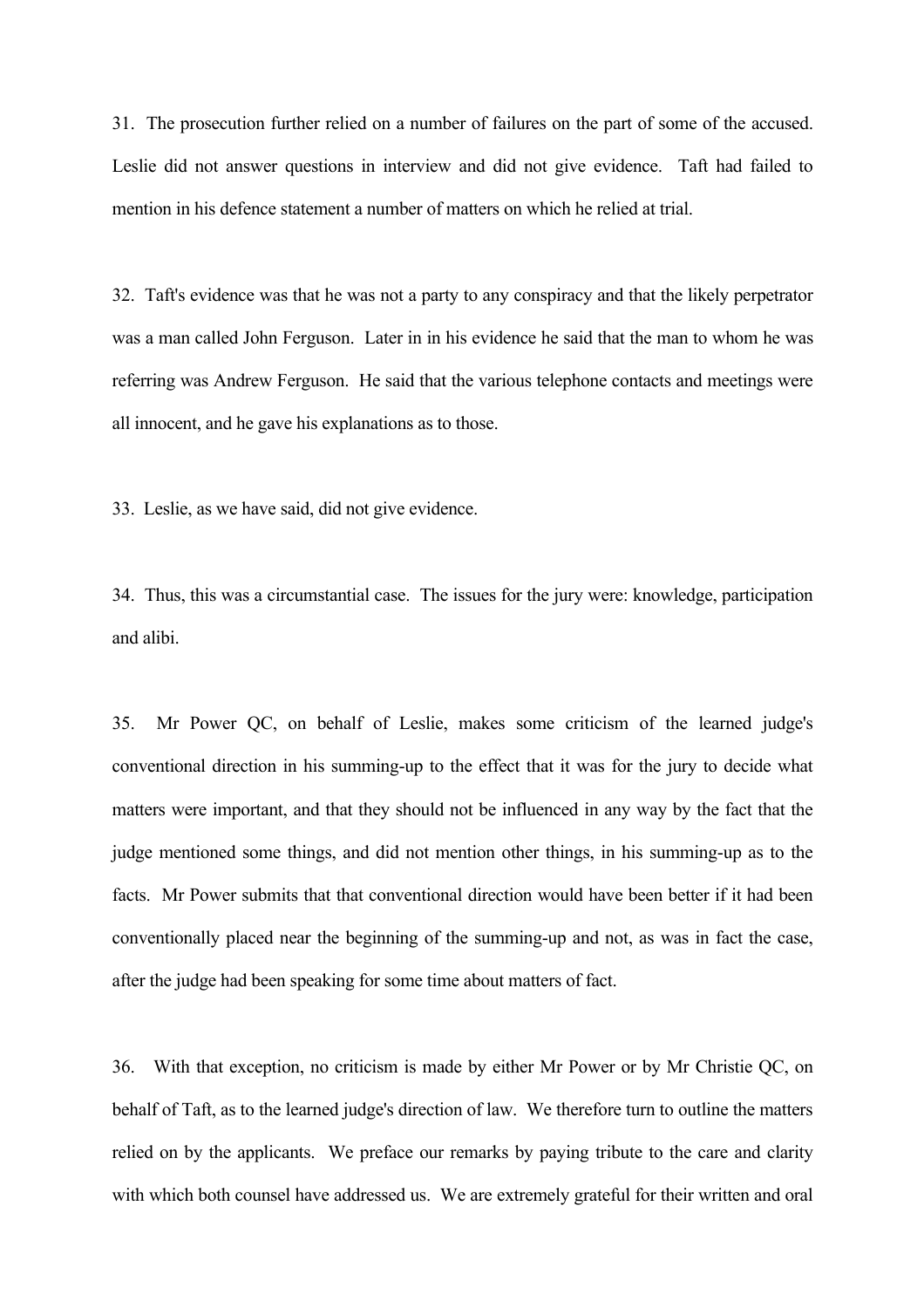submissions.

37. We are invited to receive as fresh evidence a detailed statement by Mr Robert Tolhurst, who was counsel for Taft at trial. Mr Tolhurst sets out a history of delays on the part of the prosecution in serving evidence and in complying with the court's pre-trial directions. With specific reference to JT/3 (the hard drive of footage from the farm), he states that the first reference to the police being in possession of any images from that CCTV was in material served on  $26<sup>th</sup>$  November 2012. A schedule of material, including JT/3, was served on  $17<sup>th</sup>$ December 2012. In early 2013, the prosecution served evidence which included still images showing events at the farm on  $3<sup>rd</sup>$  August 2012. On 6<sup>th</sup> March 2013, counsel advised that an expert be instructed on behalf of the defence to examine JT/3 with a view to trying to rebut the prosecution's allegation that the CCTV at the farm had been turned off for part of 3<sup>rd</sup> August.

38. On 14<sup>th</sup> March 2013, counsel attended police headquarters by arrangement to view a number of items, including JT/3. He was not, however, able to do so because the hard drive was unstable and could become degraded if repeatedly viewed. It was proposed that there should be a joint inspection of the hard drive by expert witnesses.

39. On 28<sup>th</sup> March 2013, Taft's defence statement was served. In it he sought, amongst other things, disclosure of any evidence which pointed away from Taft being involved in making the bombs, including any evidence which suggested that someone else may have been involved.

40. A cloned copy of the hard drive was eventually provided for Taft's expert witness on  $1<sup>st</sup>$ May 2013, after the trial had begun on  $29<sup>th</sup>$  April. The defence expert found that there was a very large quantity of recorded footage. It was not until  $26<sup>th</sup>$  May that Mr Tolhurst was provided with a copy DVD which he and other counsel could view. His statement indicates that he spent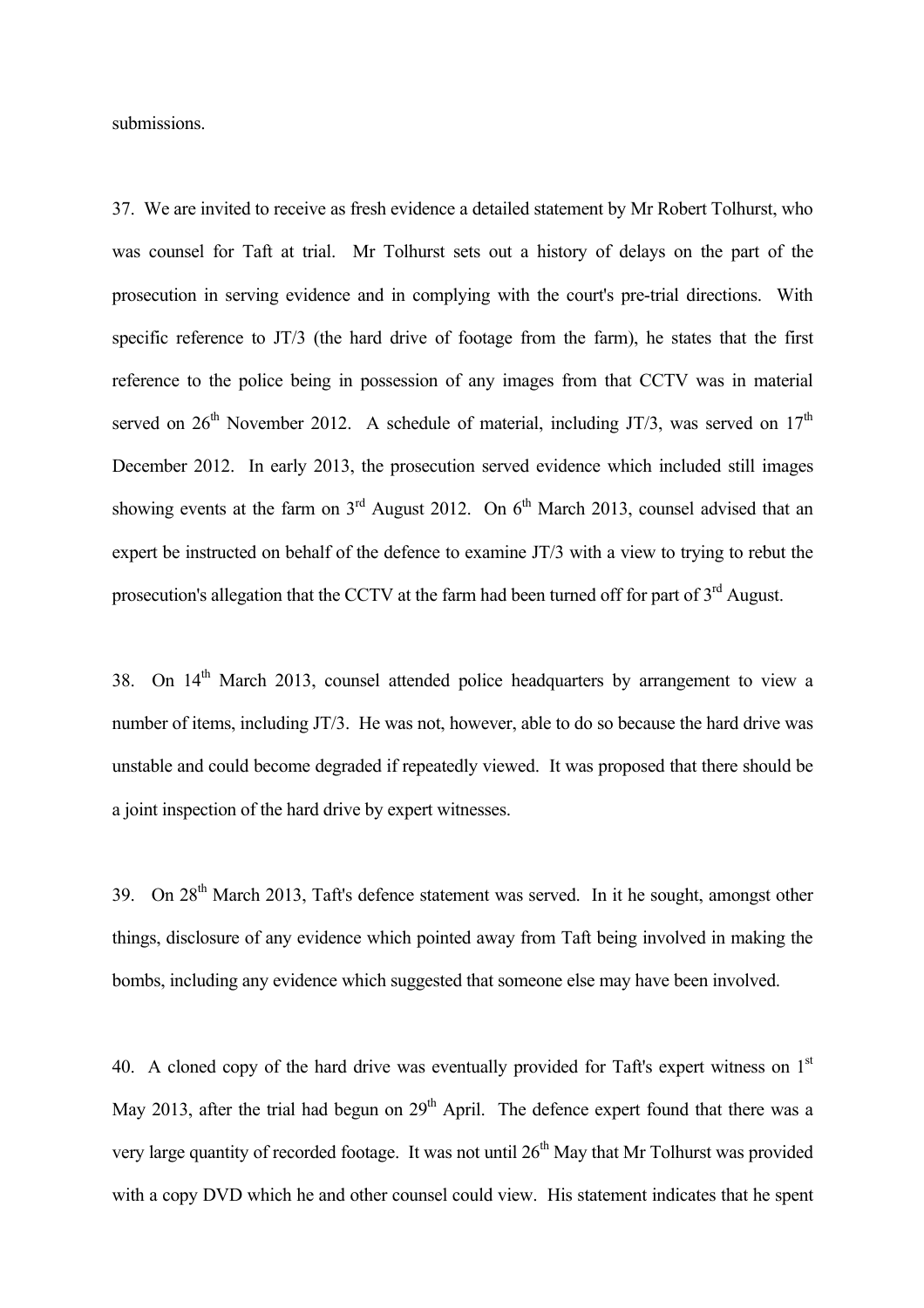many hours doing so. He, understandably, concentrated on the footage for dates which the prosecution alleged were significant against Taft, namely  $24<sup>th</sup>$  July and  $2<sup>nd</sup>$ ,  $3<sup>rd</sup>$  and  $4<sup>th</sup>$  August 2012. The prosecution evidence relating to CCTV footage from the farm was concluded in the course of the trial on  $6<sup>th</sup>$  June 2013. After that date Mr Tolhurst, understandably, concentrated on other aspects of the evidence.

41. As we have indicated, Taft now relies on footage on JT/3 relating to two days in July 2012. On the evening of  $22<sup>nd</sup>$  July (the date when Taft was making enquiries about buying pipe), the footage shows Hughes arriving at the farm, putting on rubber gloves and moving around the yard carrying what appears to be a piece of pipe. The relevant footage covers a period of about half an hour, towards the end of which Hughes can be seen briefly speaking to Taft whilst holding the pipe.

42. On the morning of  $25<sup>th</sup>$  July, the relevant footage is a short clip in which Hughes can be seen in the yard carrying a spanner or wrench and making adjustments to a tractor. He is again shown speaking to Taft.

43. The respondent accepts that those sections of footage had not been viewed by the police either before or during the trial.

44. It will be recalled that at trial Taft gave evidence suggesting that the man responsible for or involved in the making of the bombs was either John Ferguson or Andrew Ferguson. In the later trial of Jason Buckley, however, a different person was suggested as the maker or organiser of the bombs. Buckley was not tried jointly with the applicants and other defendants, as would obviously have been desirable, because he was not then in the jurisdiction. He was subsequently extradited and stood trial in June 2016, when he was found not guilty. He was represented at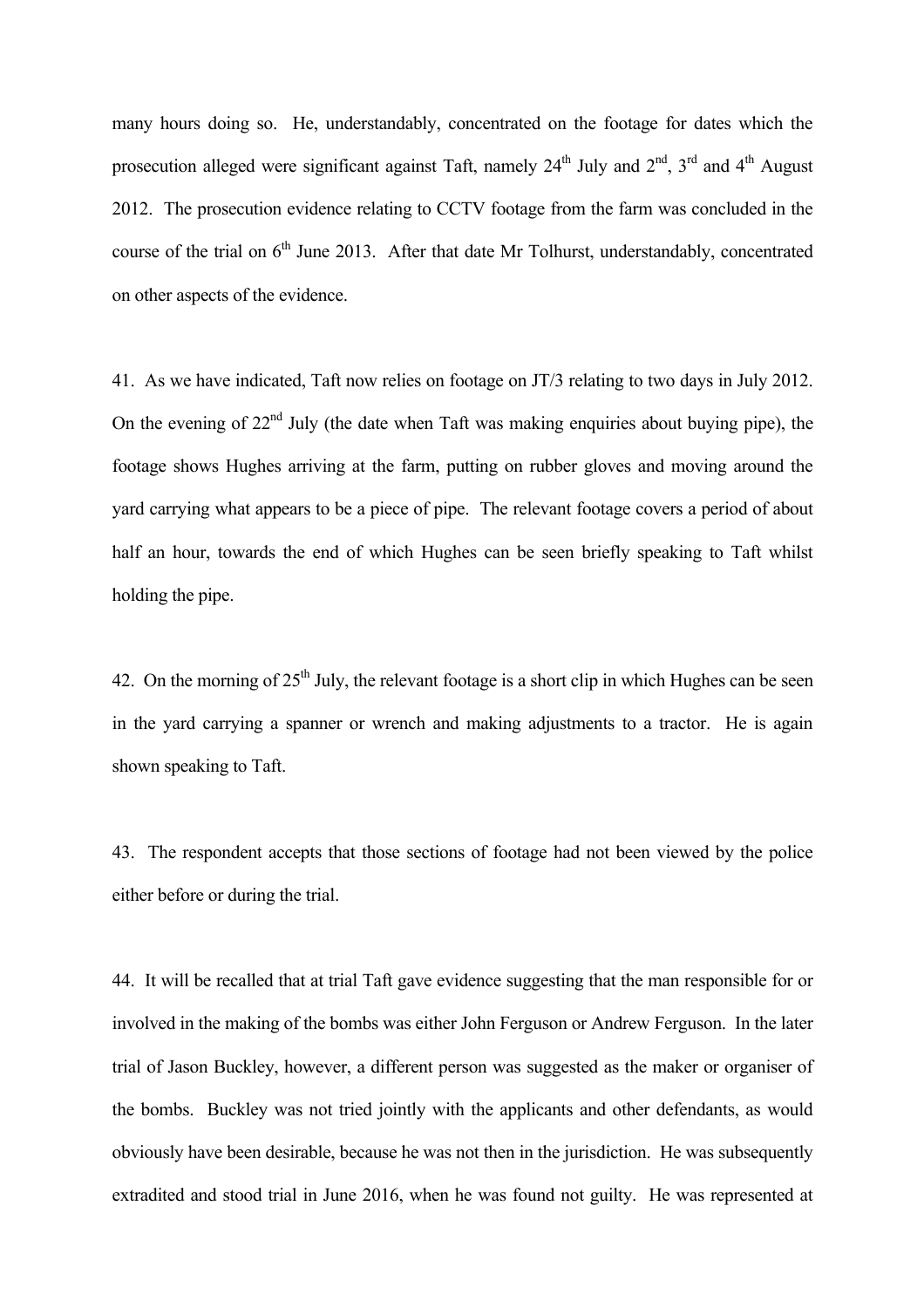that trial by Mr Power, who before us appears on behalf of Leslie. The defence of Buckley involved reference to the CCTV footage showing Hughes and Taft at the farm on 22<sup>nd</sup> July 2012. This material was used to suggest that it was not Buckley, but that it was Hughes who had the ability and expertise to make bombs. The defence also adduced evidence to the effect that Hughes had a grievance against Sherratt, having sued Sherratt for a large debt and having been attacked by masked men who told him to "drop the case".

45. We had initially inferred that it was in the light of the evidence deployed in defence of Buckley that those now representing Taft came to focus on the CCTV footage to which we have referred. We were told, however, that that is not so. As we now understand it, after some endeavours, Taft obtained a copy of the CCTV footage which he was permitted to view whilst in prison serving his sentence. He spent many hours doing so. There came a point when he noticed the footage which is referred to before us and he brought it to the attention of his legal advisers. That footage was later passed to the lawyers representing Buckley.

46. The grounds of appeal on behalf of Taft are as follows:

"a. That fresh evidence (CCTV footage JT/3) existed which was capable of undermining the prosecution case against the applicant and assisting his defence to such an extent that it rendered his conviction unsafe. This footage showed a man called David Hughes in possession of an item consistent with it being a component of a pipe bomb ten days before the bombing. Hughes lived within the grounds of Taft's home.

b. That it is in the interest of justice to admit the fresh evidence.

c. That the failure of the prosecution to disclose the extent to which the material in their possession was capable of undermining the prosecution case against the applicant and/or assisting the defence was such as to render the conviction unsafe."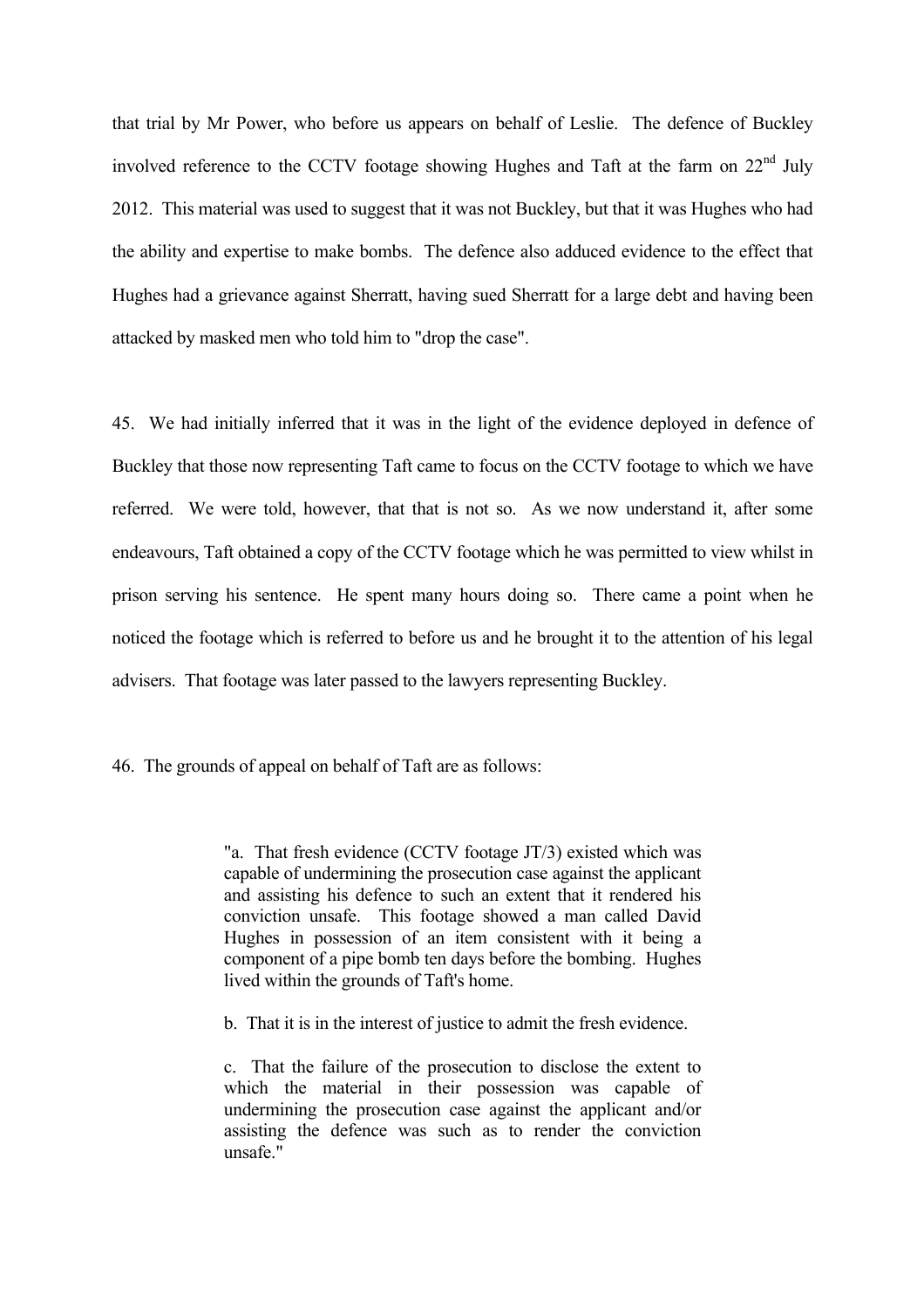47. Leslie's grounds of appeal are that his convictions are unsafe because:

"a. The prosecution case against Leslie depended heavily on his association with Buckley and was, in relation to the bombing, that he had recruited Buckley to be the bomber.

b. Buckley's guilt was expressly challenged on behalf of Leslie, but the judge effectively withdrew the issue of Buckley's guilt from the jury.

c. The judge said that Buckley's guilty had a "… profound effect, potentially, upon the rest of the evidence and your assessment of who was involved". It is contended that, in those circumstances, Buckley's acquittal would be relevant and admissible at any trial but was obviously not available at the applicant's trial.

d. The failure to view and/or disclose the CCTV evidence relating to David Hughes on  $22<sup>nd</sup>$  July 2012 denied him the opportunity to allege the role of someone other than Jason Buckley as the bomber."

48. Before coming to the submissions, it is convenient to consider the basis on which Hughes is suggested by both applicants to be a person who may have been involved in making the bombs or in organising the manufacture and placing of them.

49. Hughes worked for and with Taft. He lived within the grounds of the farm. We have already referred to the footage showing him in the yard, apparently carrying a piece of pipe, on  $22<sup>nd</sup>$  July 2012. In addition, in the light of the evidence both at the trial of the applicants and the trial of Buckley, the following points are made to support the contention that Hughes had a strong motive to harm Sherratt, as well as an opportunity to do so. First, on 21<sup>st</sup> May 2012, Hughes submitted a winding-up petition against Algmet, alleging that the company was indebted to him for about £90,000, plus interest, in respect of loans which he had made. In an affidavit in response, Sherratt asserted that no debt was owed and that in fact the company had overpaid Hughes by more than £9,000. The outcome of this was that on  $3<sup>rd</sup>$  September 2012 the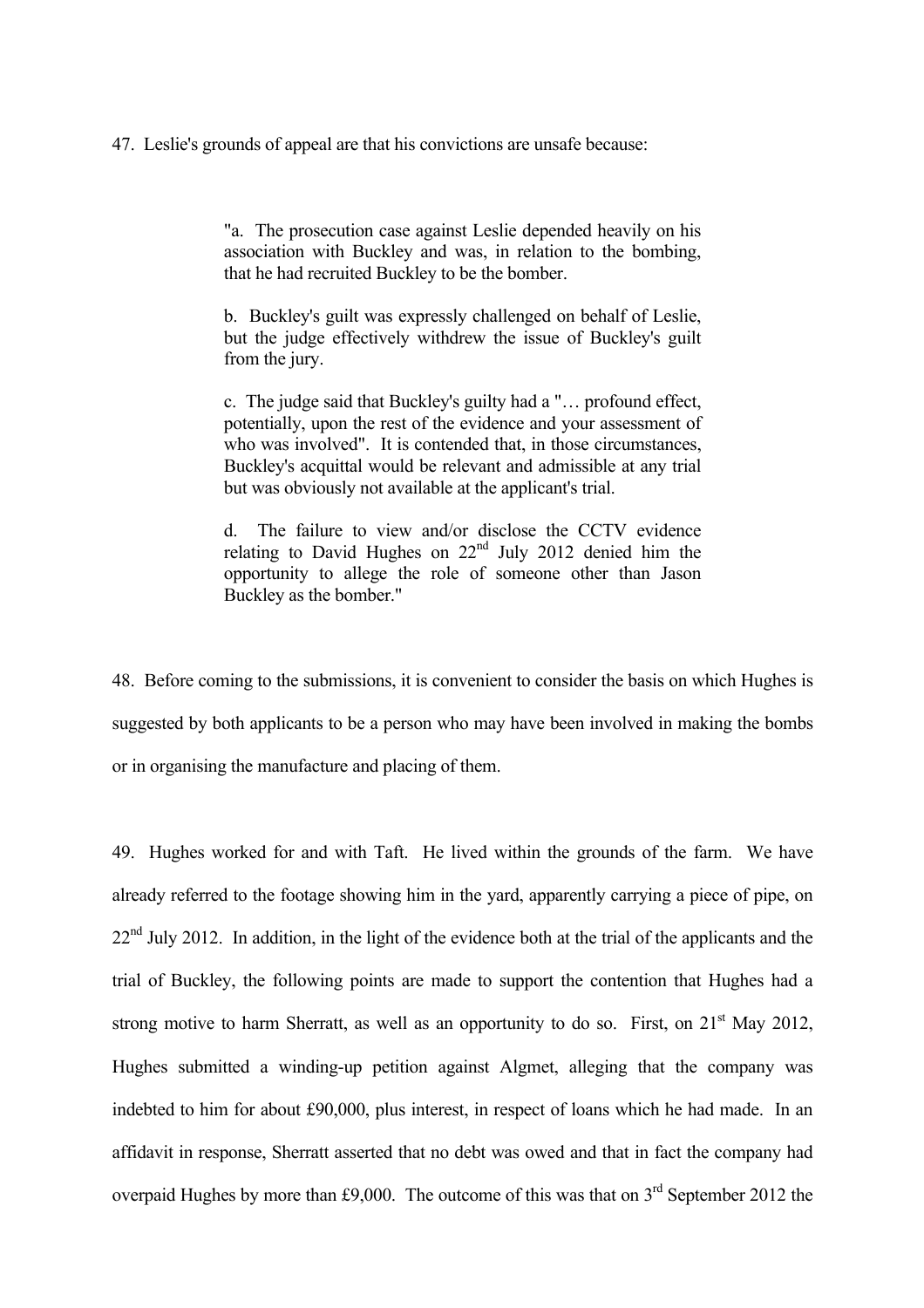winding-up petition was dismissed and Hughes was ordered to pay Algmet's costs.

50. Secondly, on 2<sup>nd</sup> August 2012, Hughes reported to the police that he had been attacked on the previous evening by men who shouted "drop the case".

51. Thirdly, CCTV footage at the farm showed Hughes putting baseball bats into his car at a time after that alleged attack.

52. On behalf of Taft, Mr Christie criticises the respondent for not having viewed the footage on which reliance is now placed and for not having alerted the defence to that footage. He argues that the CCTV footage for  $22<sup>nd</sup>$  and  $25<sup>th</sup>$  July would plainly have been admissible at trial, but was not used because the cloned copy of JT/3 was provided so late that the defence had no realistic opportunity to view all of it, and were not alerted by the prosecution to any reason to view the specific sections of it relating to the actions of Hughes. He argues that the footage, taken together with other information about Hughes, would have caused the jury to have real doubt about the prosecution case that Taft instigated the bombings because of his grievance against Sherratt. He argues that Hughes had, if anything, a stronger grievance against Sherratt. Moreover, Hughes worked at the farm and would therefore have been able to put into the jacket the piece of pipe on which the prosecution relied against Taft.

53. Mr Christie further submits that, in addition to revealing the possible involvement of Hughes, the footage undermines the case presented against Taft, which was put on the basis that Taft, the Leslies and others had come together to create the bombs on or around  $3<sup>rd</sup>$  August. The footage was capable of suggesting what Mr Christie contends is the more realistic scenario that the bombs were made some days earlier, thus gravely weakening the prosecution's circumstantial case.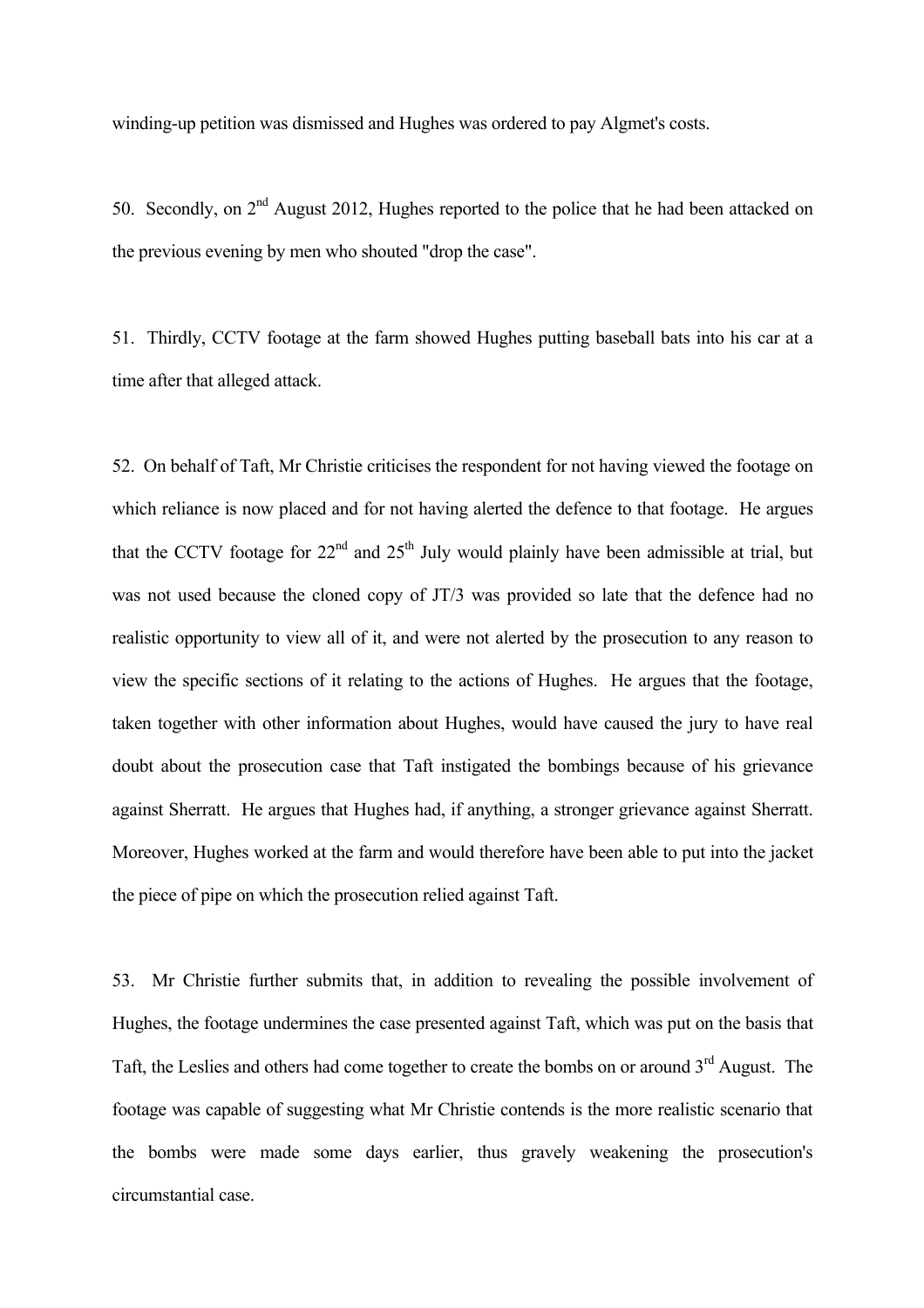54. One of the points which the single judge made in refusing leave was that Hughes had been put forward as the person with whom Taft had spent the evening of 3<sup>rd</sup> August. Mr Christie acknowledges that it was part of Taft's defence at trial that he had an alibi in that he was with Hughes and members of their respective families at the time of the bombings. But, he submits, Taft could not fairly be criticised for failing to appreciate the significance of – and to remember at the time of his trial – his short meeting with Hughes at the farm on  $22<sup>nd</sup>$  July.

55. Mr Christie also relies on the later acquittal of Buckley, which he submits undermines important parts of the prosecution case against Taft.

56. On behalf of Leslie, Mr Power points to passages in the summing-up which he submits had the effect of improperly withdrawing from the jury the issue of whether Buckley was the bomber. At pages 10F to 11A, having invited the jury to consider the issues of whether Buckley was the bomber and whether he had used the Almera to deliver the bombs, the judge referred to the finding of Buckley's fingerprint in the Almera and said:

> "You have also heard the submissions from the defence; really, again, it is only Mr Enoch [then leading counsel for Leslie] who submitted to you that it is not proved that Buckley was the bomber. But taking an overview, members of the jury, it is a matter for you; you may well conclude that he was the bomber and he used the Almera.

> If you find those facts to be the truth so that you are sure, then that has a profound effect, potentially, upon the rest of the evidence and your assessment of who was involved. In particular, you have to ask yourselves the question: What impact does that have on Jason Taft's submission/argument to you that the person responsible was John Ferguson?"

A little later in the summing-up (at page 13D), the learned judge said: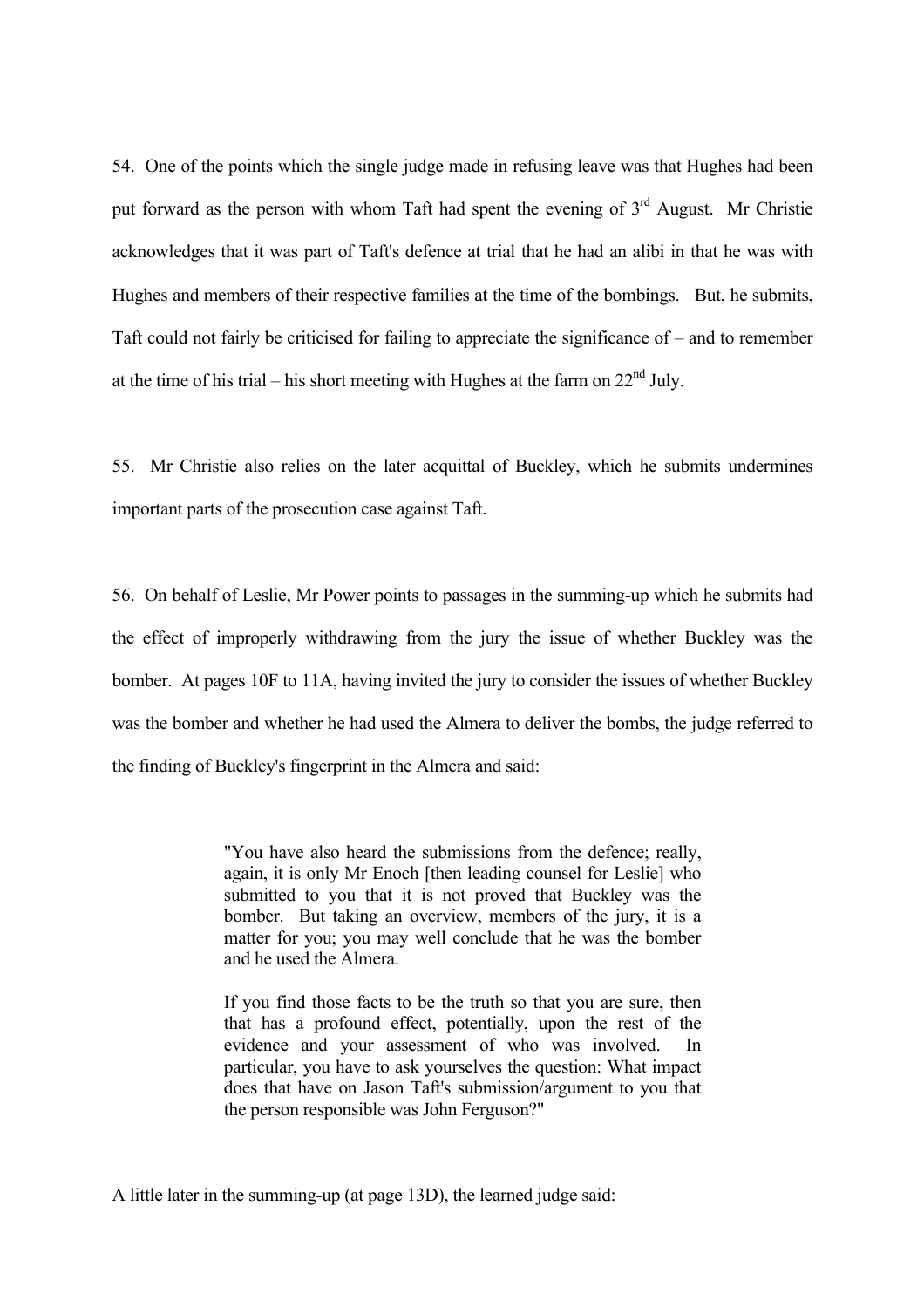"Moving on, members of the jury, you need to ask yourself questions such as: Who drove the Almera? It is quite clear, from the evidence that you have seen and heard, that there were two people in the Almera; one was clearly Buckley, and his fingerprint is on the passenger-side sun visor, and the implication, therefore, is that somebody else was driving him – driving him around."

57. Mr Power submits that the case against Leslie at trial was put on the basis that his role was as recruiter and facilitator of those from Ireland who were to be involved in making bombs, and that he gave instructions to Buckley, who was the bomber. But Mr Power points out that the only eyewitness description of the bomber (in a statement which was read to the jury by agreement) did not match Buckley, who had distinctive hair which was very different from that described by the eyewitness. Mr Power submits that the later acquittal of Buckley shows how important it was for the summing-up in this case to leave open, rather than to close off, the possibility that someone other than Buckley was the bomber. If Buckley may not have been the bomber, then the whole case against Leslie was undermined. Mr Power submits that if Buckley had been acquitted before the trial of the applicants, then either the prosecution case would have been presented in a different way or the acquittal would have been adduced before the jury. He emphasises, however, that the fact of Buckley's acquittal is not the foundation of his grounds of appeal. The acquittal, he submits, merely highlights what was, in any event, the unfair treatment by the trial judge of the issue of Buckley's possible involvement.

58. Mr Power also relies on the failure of the prosecution to review the CCTV footage relating to Hughes. On any view, he argues, no one could criticise Leslie for having no knowledge of Hughes' actions at the farm on  $22<sup>nd</sup>$  July 2012. Even if Taft might be thought to have been aware of those actions, no one suggested that Leslie was.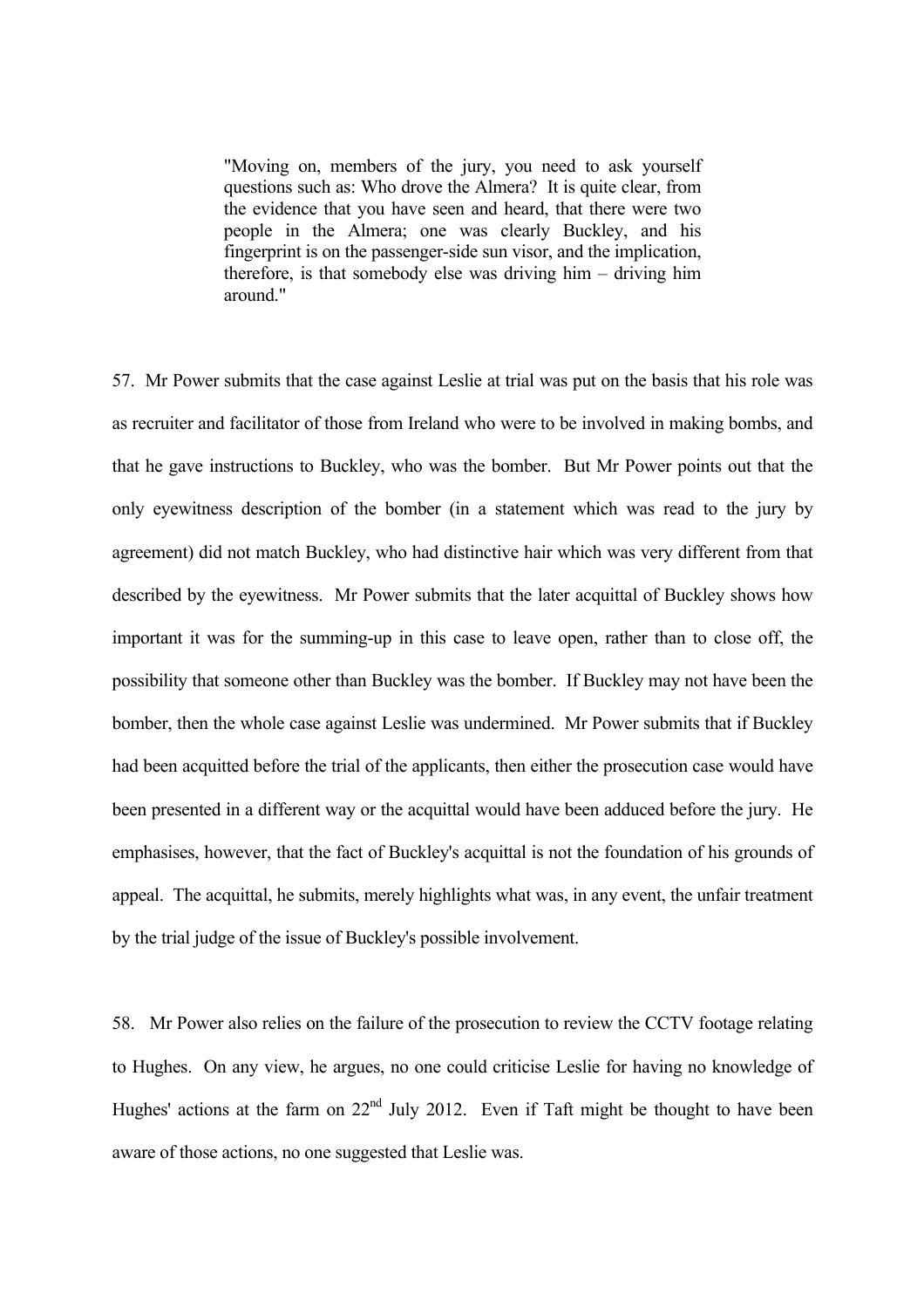59. We have not heard oral submissions from the prosecution on this renewed application for leave, but we have from them a detailed Respondent's Notice resisting the application. The prosecution submit that there was no reasonable explanation for the failure of Taft to adduce in evidence at trial the CCTV footage on which he now relies, and that in any event that footage provides no grounds for allowing an appeal. The prosecution had no reason to draw to the attention of the defence that which Taft already knew, namely that Hughes had been at the farm, carrying items and speaking to Taft, as shown in the footage. The footage had not in fact been viewed by the police; but even if it had, it would not have been regarded as undermining the prosecution case or as assisting the defence case based upon the defence statement served and the fact that Hughes was an employee of the applicant and worked on the farm. The prosecution point out that there was no forensic evidence to prove that the bombs had been made at the farm and that Hughes did not have telephone contact with other co-accused and was not linked to anyone either in Ireland or at Automate. Moreover, the prosecution submit that it is clear from Mr Tolhurst's statement that, even if the relevant footage had been seen by him, Mr Tolhurst would have had no reason to use it, as his instructions from the applicant were clear. Mr Hughes was not relevant to the case being put forward. Accordingly, the prosecution submit that the footage, even if admitted, would not assist the applicant; it would not in any way explain the remainder of the evidence against him and does not raise any doubt as to the safety of his conviction.

60. The prosecution further point to the fact that although Hughes was not called as an alibi witness, at trial Taft relied on his having been in Hughes' company as an alibi for the night of 3<sup>rd</sup> August. The prosecution invite the inference that Hughes was not called because it would have damaged Taft's case to do so. At trial, Taft had first sought to blame John Ferguson, and then sought to blame Andrew Ferguson. His account had been rejected by the jury and he was now seeking to blame someone, who was in effect his alibi witness, on the basis that that man had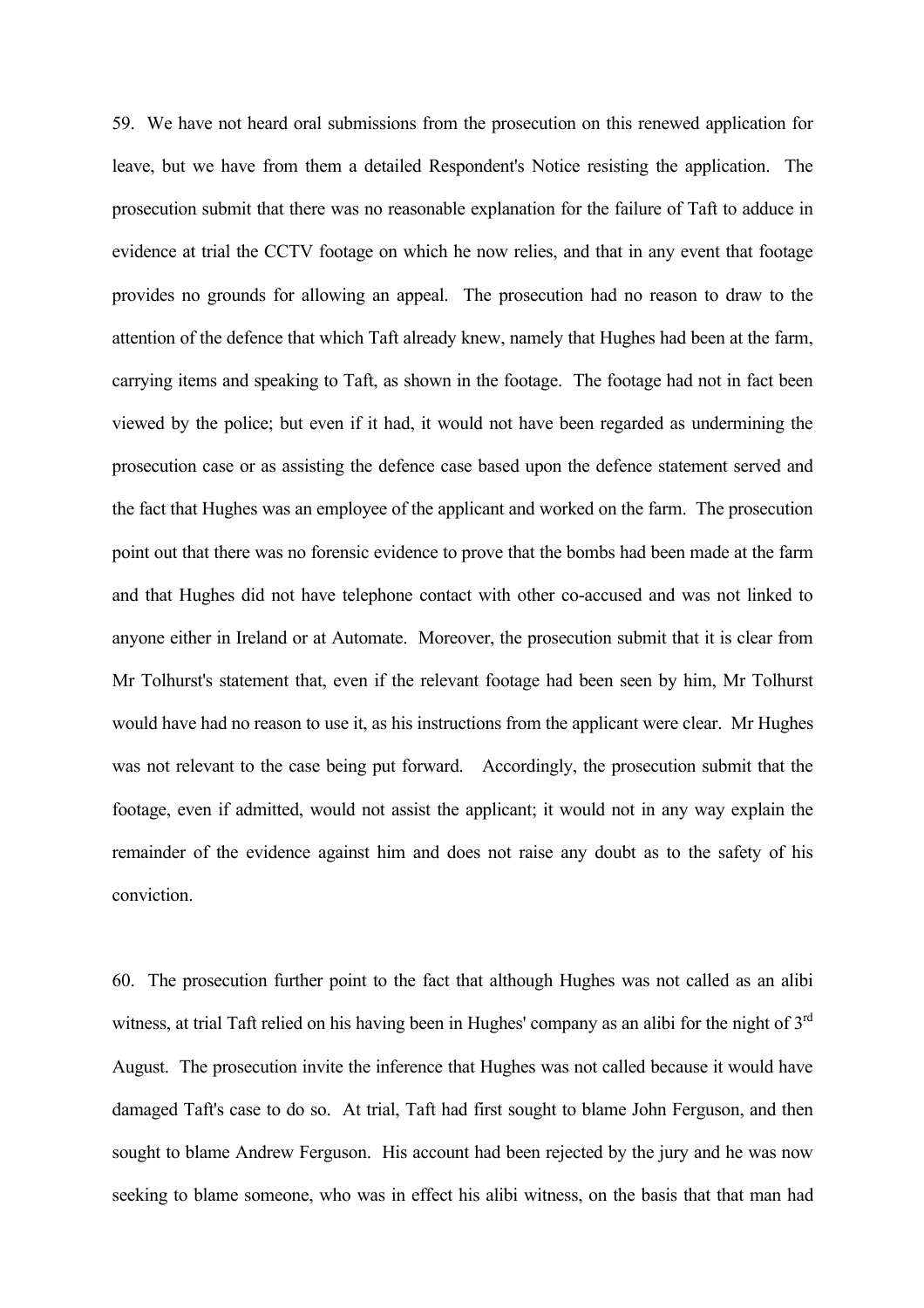held certain items whilst working on the applicant's farm and in his presence.

61. As to Leslie, the prosecution dispute the submission that the issue of Buckley's guilt was withdrawn from the jury. In any event, Leslie's guilt did not depend on Buckley's guilt. It was not admitted that the acquittal of Buckley would be admissible in any trial of Leslie. The fact that the prosecution had not drawn attention to the footage of  $22<sup>nd</sup>$  and  $25<sup>th</sup>$  July did not mean that Leslie was prevented from suggesting that someone other than Buckley was the bomber. The evidence suggested that there were two people in the bombing car. The identity of those individuals was to be inferred from a number of pieces of evidence which were not undermined by the recordings of Hughes. There was an absence of evidence connecting Hughes to the selection of the Almera, to the reconnaissance, or to the picking up of the Almera on the day of the bombing.

62. We have briefly summarised these competing submissions, but we have taken into account all the detail of the written and oral arguments.

63. We consider first the issues relating to disclosure of the CCTV footage showing Hughes. We bear in mind two important points. First, it is not the case that the existence of JT/3 was unknown at the time of trial. The hard drive had been exhibited. It was first mentioned in material disclosed or served upon the defence some five months before the trial began. The failure alleged by the applicants is, therefore, not a failure to make disclosure at all. Rather, it is a failure to review the whole of the footage on the hard drive and to alert the defence to the fact that it included clips showing Hughes at the farm on two dates.

64. Secondly, we take it that the criticism made on behalf of the applicants relates to secondary disclosure, after the service of defence statements. In fact, we have only heard submissions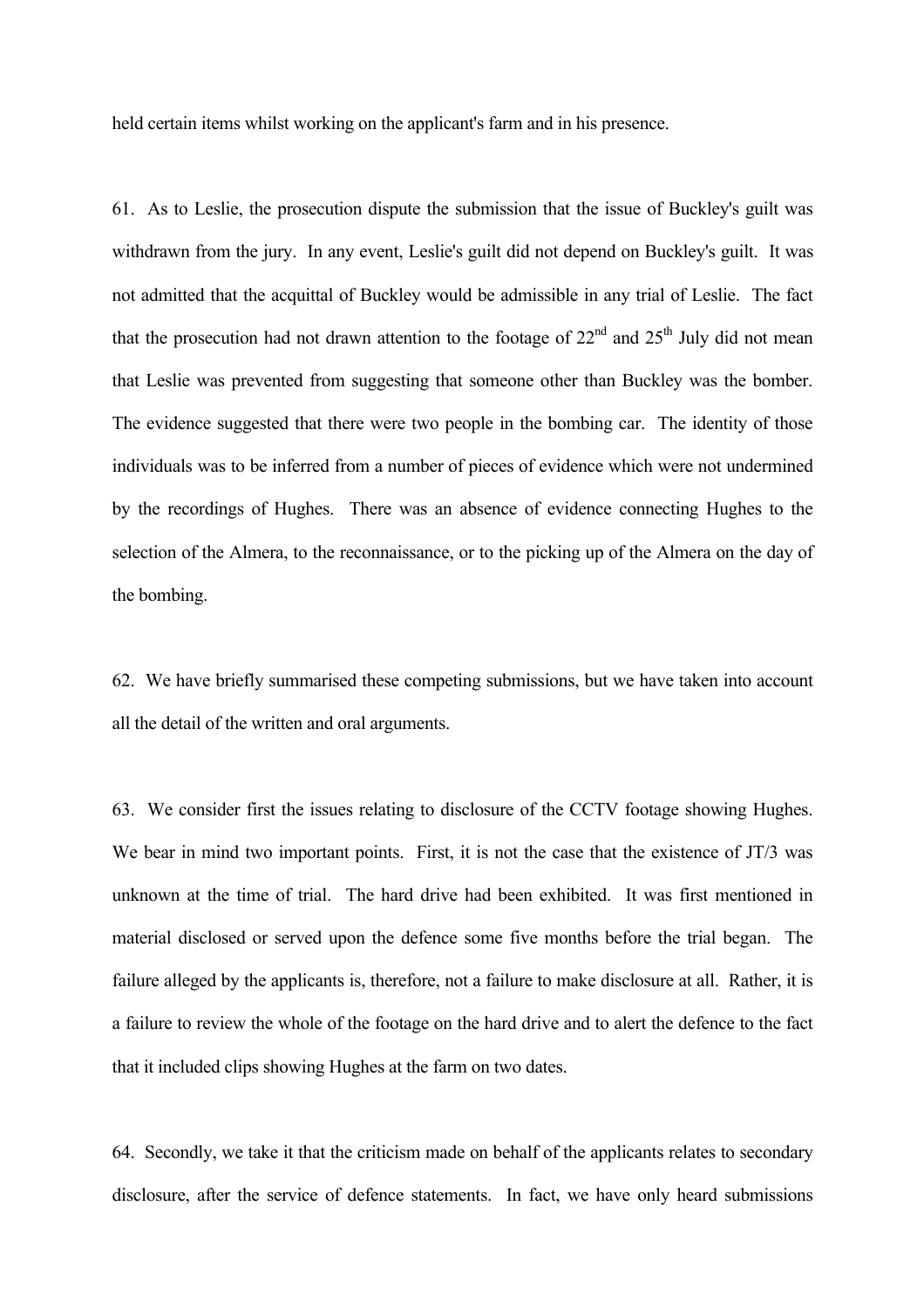based on Taft's defence statement. It has not been suggested that Leslie served a defence statement containing anything which materially affected the disclosure duties of the police or the prosecution, and indeed it appears that Leslie probably did not serve a defence statement at all.

65. The legal basis of Taft's submissions is, therefore, unusual. This is not a case of nondisclosure. Nor, so far as the CCTV footage is concerned, is it a case of fresh evidence, because the material was there all the time. Rather, the argument is put on the basis that by a combination of delay and non-compliance with the court's directions, plus the sheer volume of material contained on JT/3, plus the fact that in his defence statement Taft had sought any material pointing to any other person, the prosecution had come under a duty to review the whole of JT/3 and actively to alert the defence to the footage for  $22<sup>nd</sup>$  and  $25<sup>th</sup>$  July 2012.

66. In the course of their very helpful submissions, counsel addressed us as to the problems which may arise when, as is increasingly common in a digital age, a digital copy is served of a mass of material, only a fraction of which is relied upon by the prosecution and parts of which may not even have been reviewed by the prosecution. This, however, is not an occasion to consider wider issues, especially in the absence of any representation of the prosecution. For present purposes only, we proceed on the basis of counsel's submission that the prosecution should either have reviewed the whole of JT/3 and treated any footage which did not form part of their case before the jury as unused material subject to the disclosure duty; or, at the very least, should have served the cloned copy of JT/3 very much earlier than they did.

67. Even if that be the correct approach, it does not, in our judgment, assist the applicants. Any continuing duty of disclosure would only be a duty to disclose material which had not previously been disclosed and which was reasonably capable of undermining the case for the prosecution or assisting the case for the accused. In our judgment, there is no basis on which it could be argued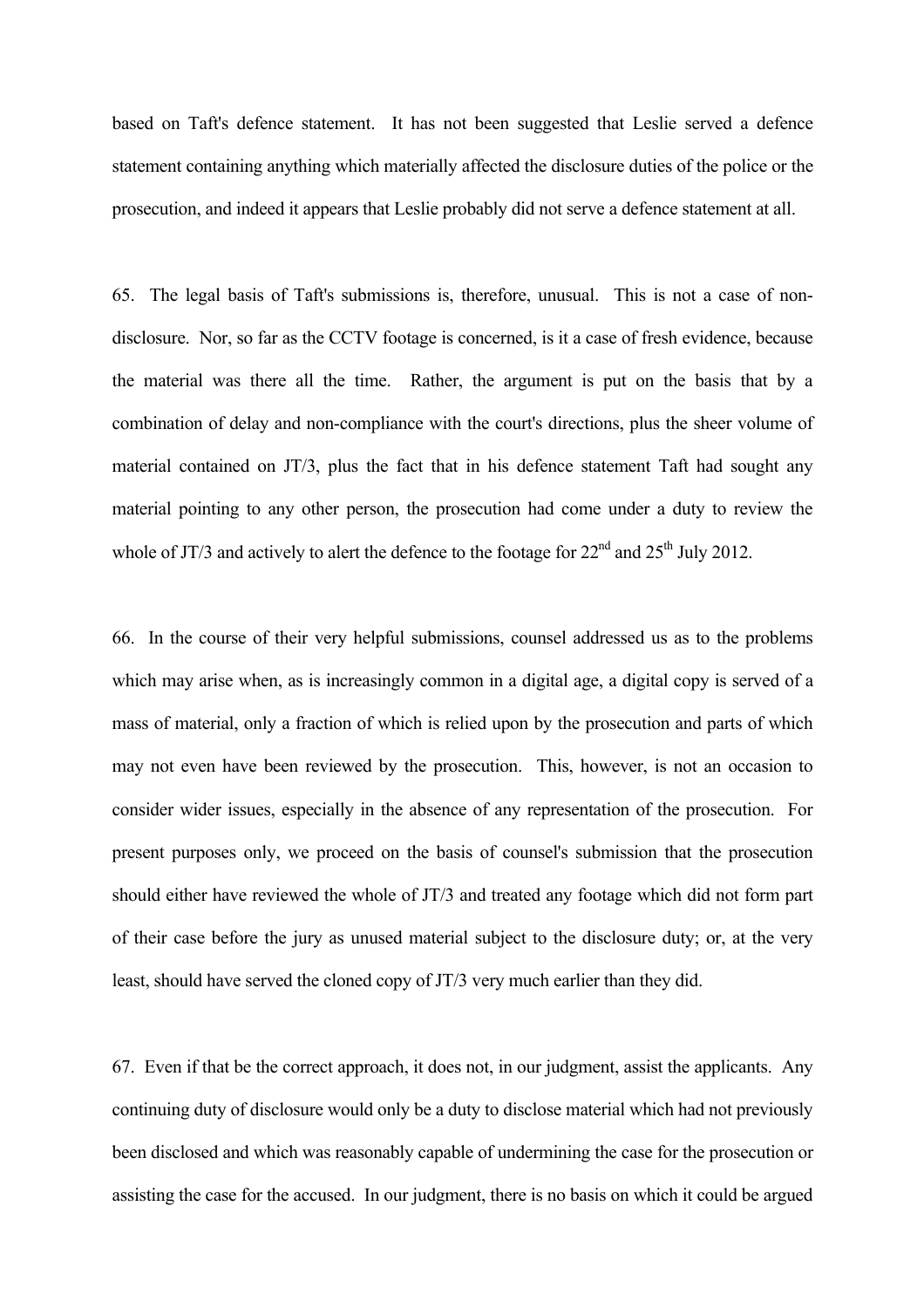that the prosecution were in breach of that duty by failing to flag up and identify to the defence the footage showing Hughes on two dates. Hughes lived at and worked at the farm. On 22<sup>nd</sup> July he was carrying what looked like a piece of pipe, but was doing so when he spoke briefly to Taft. On 25<sup>th</sup> July he was carrying and using a tool, and again spoke to Taft. Although Taft had denied any involvement in the conspiracies and had sought disclosure of anything which might suggest involvement by other persons, there was no basis on which the recordings of Hughes on those occasions could reasonably have been considered to undermine or to assist. Plainly it could not undermine the prosecution case to point to material which the defence now suggest would implicate the man relied upon as, in effect, an alibi witness.

68. As to assisting the defence case, Taft himself was surely in as good a position as anyone to know whether there was any reason to think that Hughes - who had been attacked only the previous day - might have been involved in the bombings which took place days after this footage was recorded, and in relation to which Taft himself was quickly arrested. Taft made no such suggestion at the time, or during his trial. Indeed, he made no such suggestion for a long time afterwards, and then only, it would seem, after many hours looking at the contents of JT/3.

69. We bear in mind also that at the stage when the disclosure duty is said to have arisen, the Defence Case Statement of Taft was to the effect that Hughes was his alibi witness and that there appears not to have been any Case Statement from Leslie.

70. We see no grounds on which it can be argued that the prosecution should have looked for and flagged up to the defence footage which showed Taft speaking to his employee. We accept, of course, that the evidence of Mr Tolhurst, which we have considered *de bene esse*, is a truthful and accurate account of the circumstances surrounding the disclosure of the footage. We also accept that there had been late or incomplete compliance with court directions, and that in the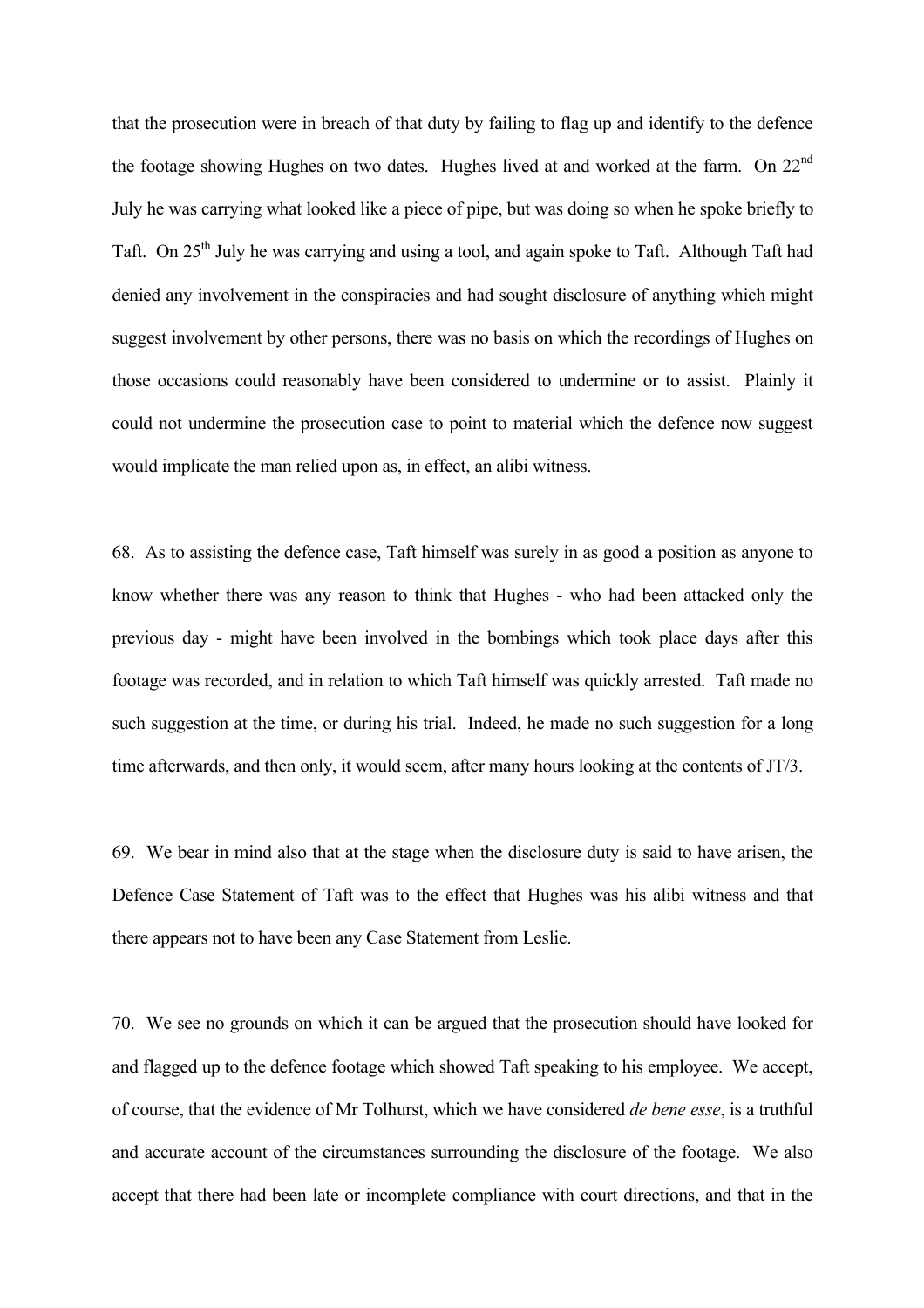events which happened there was not sufficient time for the defence to have reviewed the whole of the contents of the hard drive before the prosecution evidence about it was given. We are, however, satisfied that there is nothing in the footage which provides any ground for allowing an appeal. Quite simply, it was no part of the defence case at that time to suggest that Hughes had any relevant involvement. We cannot accept that if the footage had been viewed it would have started a line of enquiry which would or might have developed into a part of the defence case. We note in this regard that Mr Tolhurst's review of the CCTV footage came to an end after evidence given on  $6<sup>th</sup>$  June 2013. That is entirely understandable and we certainly make no criticism of him. But the trial continued for another seven weeks. That provided an ample opportunity for Taft, if he had any reason to be suspicious of Hughes or to become suspicious of Hughes as the evidence emerged, to give appropriate instructions.

71. It is submitted on Taft's behalf that much has now come to light which would cause Taft to view Hughes in a very different light. That may be so. But it is not something which in itself can provide a ground of appeal.

72. Despite Mr Christie's submissions, we are wholly unpersuaded that the case now being presented can be reconciled with Taft's case at trial, in particular his accusations against the Fergusons and his claim to have been with Hughes at the time of the bombings. As to the latter, we are unimpressed by the submission that Taft would now say that Hughes had left his company for a period during the evening of  $3<sup>rd</sup>$  August, or by the submission that the significance of that absence did not strike Taft until very recently.

73. We turn to the issues relating to Buckley. Notwithstanding Mr Power's very able submissions, we do not accept that the judge withdrew from the jury the possibility that someone other than Buckley was the bomber. We accept Mr Power's submission that the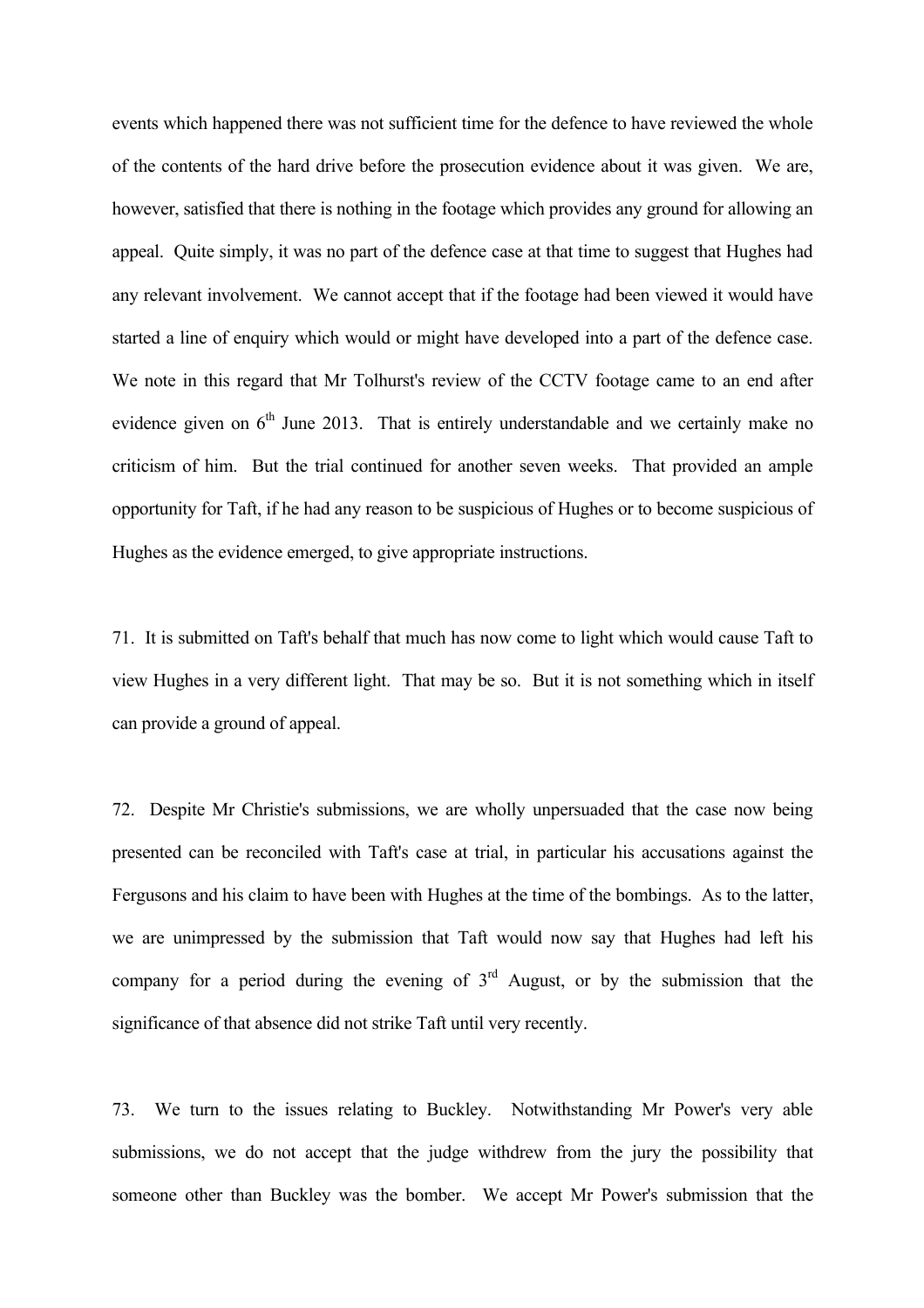inclusion of a phrase such as "It is a matter for you, members of the jury" will not always sanitise a judicial observation which is in some way unfair or objectionable. We also accept that it might have been better if the learned judge had expressed himself somewhat differently and had given the conventional direction nearer to the start of the summing-up than he did. But it is important to remember that of the five defendants who stood trial, only one cast doubt on the prosecution submission that the evidence showed Buckley to be involved in the bombing. It must also be remembered that leading counsel for Leslie, who did dispute that submission and whose argument about it was placed before the jury in the summing-up, did not at the time invite the judge to say anything further to the jury on this point and, we infer, did not subsequently advise that the terms of the summing-up gave rise to any ground of appeal. It seems to us that, in those circumstances, the judge in the criticised passages was doing no more than expressing what seemed to him to be a fair summary of the overall approach taken by the parties, over a three-month trial, to the issue of Buckley's involvement. In that regard, we consider the criticised passages to be similar to the observations of the learned judge in the immediately preceding section of the summing-up, in which also he had referred in general terms to an issue about which there had been broad agreement, but about which Mr Enoch, on behalf of Leslie, had contested the point.

74. That being our view on the essential question of whether Buckley's involvement was withdrawn from the jury, the subsequent observations about which complaint is made were questions which the jury were logically bound to ask themselves if they were sure of Buckley's involvement. They were not, however, the sole basis of the prosecution case against Leslie. There were many strands to the circumstantial case against Leslie, and Leslie himself did not give evidence to explain or answer any of them. In those circumstances, we can see no arguable basis on which it could be said that the summing-up unfairly took away from the jury an issue on which the case against Leslie rested.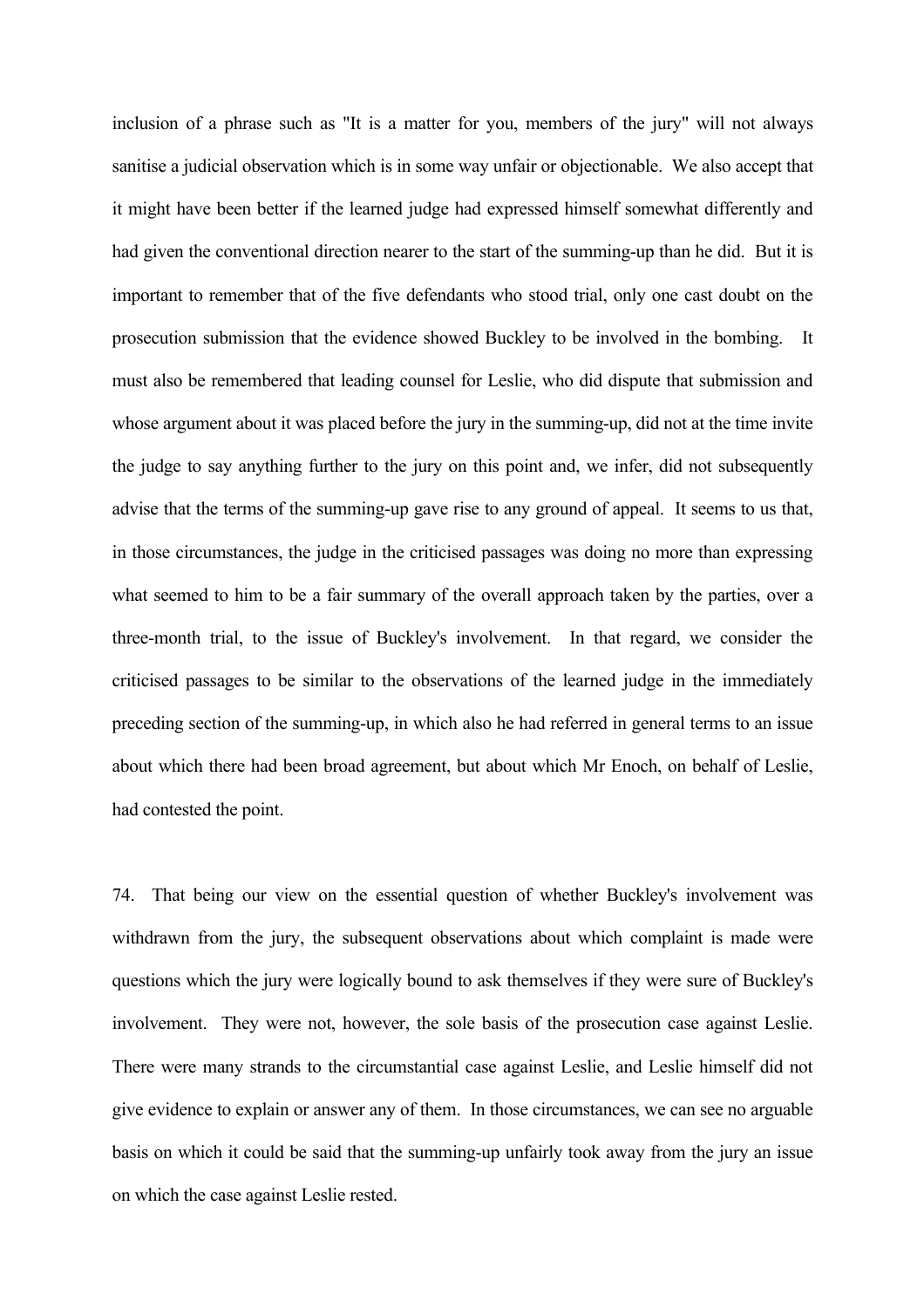75. As to whether Buckley's acquittal would now be admissible in a trial of the applicants, the general rule is that an earlier acquittal is irrelevant and inadmissible because it is no more than evidence of the opinion of the jury at the earlier trial: see *Hui Chai-Hing v R* [1992] 1 AC 34. There is an exception to that general rule, where the credibility of a prosecution witness is in issue and the circumstances of the earlier acquittal give rise to a clear inference that the jury at the previous trial must have disbelieved the evidence of that witness: see, for example, *R v Hay* (1983) 77 Cr App R 70. In considering whether that exception applies, it is necessary to keep in mind that the previous acquittal is not conclusive evidence of the accused's innocence of the offence to which it relates. Nor does it mean that all relevant issues have been resolved in favour of the accused: see *R v Colman and Terry* [2005] QB 996 at [43].

76. The present case cannot be said to come within that established exception. We therefore doubt that Buckley's acquittal could be admissible in a trial of these applicants. We do not, however, think that we need to reach any concluded decision on that point because we accept the prosecution's submission that, in any event, Leslie's guilt does not depend on Buckley being convicted.

77. We accept the submission made in the Respondent's Notice to the effect that none of the matters now advanced by the applicants provide any answer to the force of the circumstantial cases against them. Whatever may be said about the possible involvement of Hughes or noninvolvement of Buckley, the jury had to focus on the evidence against and for each of the applicants. The prosecution evidence against each was compelling. Leslie did not give evidence. Taft did give evidence, but the jury disbelieved him. He gave his evidence in terms which he now, effectively, wishes to change.